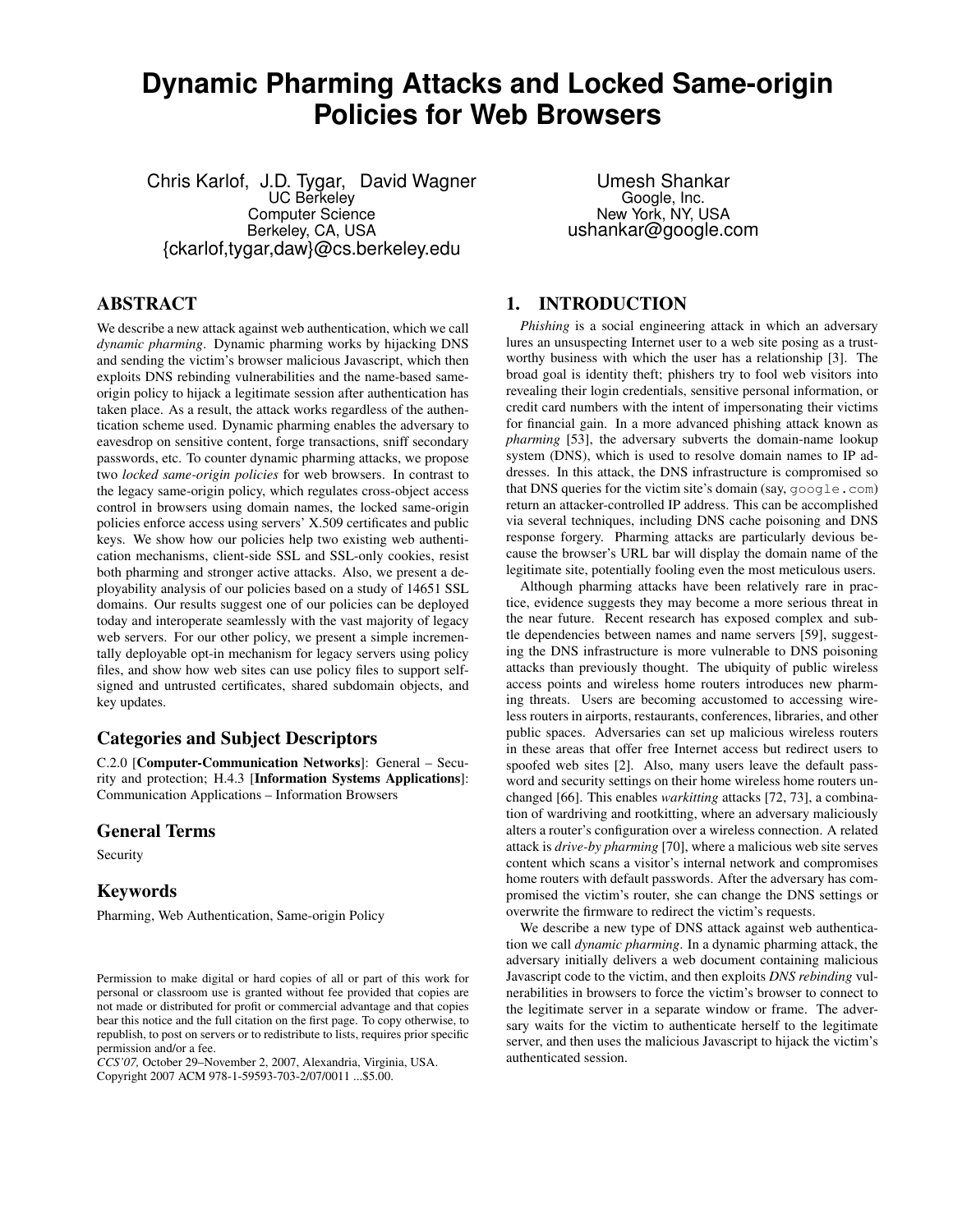|                   |                                    | Strongest threat model protected against for: |                                  |                        |
|-------------------|------------------------------------|-----------------------------------------------|----------------------------------|------------------------|
| <b>Policy</b>     | Information used to enforce access | Locked web objects                            | <b>Shared locked web objects</b> | <b>Untrusted certs</b> |
| Legacy SOP        | (protocol, domain, port)           | phishers                                      | phishers                         | phishers               |
| Weak locked SOP   | (protocol, domain, port,           | active attackers                              | phishers                         | phishers               |
|                   | validity of cert chain)            |                                               |                                  |                        |
| Strong locked SOP | (protocol, domain, port,           | active attackers                              | active attackers                 | active attackers       |
| (w/ policy files) | server public key)                 |                                               |                                  |                        |

Table 1: Comparison of our locked same-origin policies with the legacy same-origin policy. This table shows the strongest threat model under which each policy can isolate a legitimate server's web objects (e.g., cookies, HTML documents, etc.) from adversaries. Locked web objects refer to objects retrieved over SSL. Shared locked web objects refer to objects retrieved over SSL which are intended to be shared among subdomains of a higher-level domain (e.g., domain cookies). Untrusted certs refer to a legitimate server using a self-signed certificate or a certificate issued by a root CA untrusted by browsers.

Dynamic pharming takes advantage of how browsers currently implement the *same-origin policy*. The same-origin policy prohibits a web object from one site from accessing web objects served from a different site. Browsers currently enforce this by checking that the two objects' originating domain names, ports, and protocols match. However, when an adversary controls the domain name mapping, the legacy same-origin policy does not provide strong isolation between web objects co-executing in a user's browser. In a dynamic pharming attack, malicious Javascript from the pharmer and content from the legitimate server both appear to have the same "origin" (i.e., same domain, port, and protocol), and the browser allows the Javascript to access to the user's authenticated session. As a result, the attacker can gain complete control of the session, enabling her to eavesdrop on sensitive content, forge transactions, sniff secondary passwords, etc. Since dynamic pharming hijacks users' sessions after authentication completes, irrespective of the authentication mechanism, it can be used to compromise even the strongest web authentication schemes currently known, including passwords, authentication cookies, and client-side SSL. We present dynamic pharming in more detail in Section 3.

## 1.1 The locked same-origin policies

Since dynamic pharming hijacks a user's session after initial authentication completes, it is unlikely any future web authentication protocol developed for currently deployed browsers will resist dynamic pharming either. To resist dynamic pharming, we must address the root of the problem: we must upgrade the browser's sameorigin policy. We propose two locked same-origin policies: instead of comparing domain names to enforce access control, our policies enforce access control for web objects retrieved over SSL by using servers' public keys and X.509 certificates. We refer to web objects retrieved over SSL as locked web objects because the browser can clearly associate the public key and X.509 certificate of server hosting the object with the object. Our first proposal, the weak locked same-origin policy, isolates a domain's locked web objects with valid certificate chains from objects with invalid chains. This enables browsers to distinguish a legitimate server using a valid certificate from pharmers using invalid certificates, such as self-signed certificates or certificates with CN/domain mismatches. Our second proposal, the strong locked same-origin policy, enforces access control using cryptographic identity, namely web sites' public SSL keys. In the strong locked same-origin policy, the browser compares the public keys it associates with locked web objects; access in granted only if they match. We present our locked same-origin policies in more detail in Section 4 and show a comparison with the legacy same-origin policy in Table 1.

We show how our policies substantially increase browsers' resistance to pharming attacks and provide both a solid and necessary foundation for developing pharming resistant authentication. We show how our policies help two existing web authentication mechanisms, client-side SSL and SSL-only cookies, resist pharming and stronger attacks. In addition, we evaluate our policies in terms of deployability, meaning how well they interoperate with existing web servers. Based on the results of a study of 14651 SSL domains, we found strong evidence that the weak locked sameorigin policy can replace the legacy same-origin policy today with minimal risk of breaking existing web sites (Section 4.4).

Although we did not find similar evidence for the strong locked same-origin policy, we propose a simple, incrementally deployable and backwards compatible mechanism for web sites to opt-in using policy files (Section 4.5). To opt-in, we propose a web site posts a policy file at a static well-known file name, say  $pk$ .  $txt$ , which enables a web site to specify how it would like the browser to enforce the strong locked same-origin policy. Policy files also support flexible server configurations and key updates. In contrast to the weak locked same-origin policy, the strong locked same-origin policy has better security properties, is compatible with sites using self-signed or untrusted certificates, and supports subdomain object sharing.

The locked same-origin policies are similar to work done independently and concurrently by Masone et al. on Web Server Key Enabled Cookies, a new browser policy for protecting authentication cookies against pharming attacks [41]. However, their proposal falls short of protecting cookies against dynamic pharming attacks. Also, they do not address pharming attacks against other web objects or other web authentication mechanisms, e.g., clientside SSL, nor do they address subdomain object sharing or key updates.

## 2. PRELIMINARIES

#### 2.1 Threat models

We consider three broad classes of adversaries, classified according to their capabilities.

Phishers. We assume a phisher has the following capabilities:

- Complete control of a web server with a public IP address. We assume a phisher uses a different domain name from the target domain.
- The ability to send communications such as emails and instant messages to potential victims.
- Mount application-layer man-in-the-middle attacks, representing a legitimate server to the victim and proxying input from the victim to the real server as needed.

There have been relatively few documented cases of applicationlayer man-in-the-middle attacks [21, 56, 57], most likely because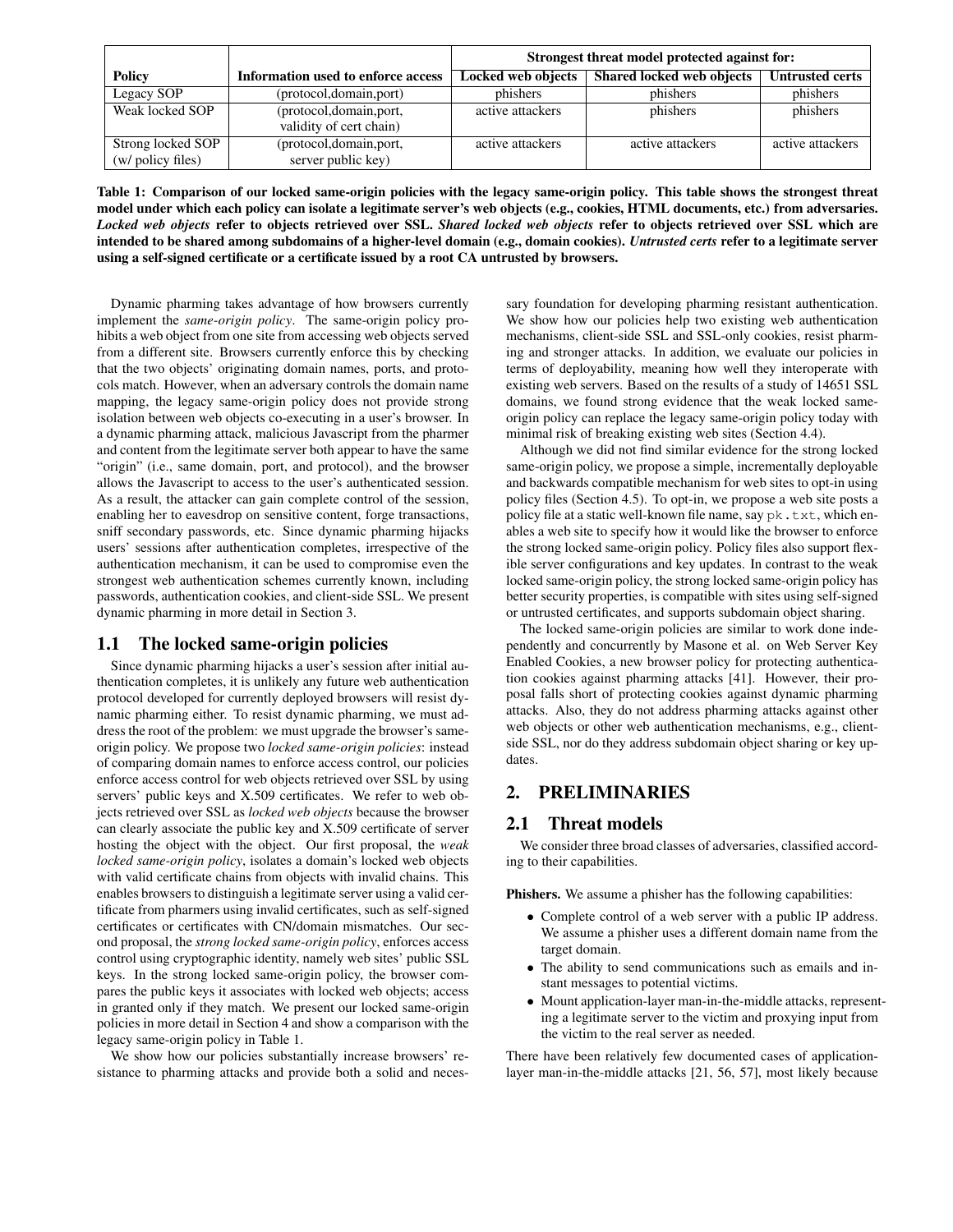of the extra effort required to implement the attack. However, researchers have recently discovered a "Universal Man-in-the-Middle Phishing Kit" [40], a hacker toolkit which enables a phisher to easily set up a MITM proxy attack against any site she wishes.

Pharmers. An attacker with pharming capability has all the abilities of a phisher, plus

• The ability to change DNS records for the target site, such that the victim will resolve the target site's name to the attacker's IP address.

In practice, such an attack might work through DNS poisoning, spoofed DNS responses, modifying a user's /etc/hosts file, tricking a user to modify her DNS settings, or by social engineering attacks against a domain name registry. We assume the server under the pharmer's control does not have the same IP address as the victim and cannot receive packets destined to the victim's IP address.

Active attackers. An active attacker has all the abilities of a pharmer, plus

- The ability to control the Internet routing infrastructure and re-route traffic destined to particular IP addresses.
- Eavesdrop on all traffic.
- Mount active, network-layer, man-in-the-middle attacks.

To date, phishers have been by far the most prevalent class of attacker; however, looking to the future, pharmers and active attackers are a growing threat [2, 59, 70, 72, 73], and it seems prudent to defend against these more powerful attackers as well, to the extent possible.

## 2.2 The legacy same-origin policy

The same-origin policy (SOP) in web browsers governs access control among different web objects and prohibits a web object from one origin from accessing web objects from a different origin [51]. By web objects, we mean HTTP cookies, HTML documents, images, Javascript, CSS files, XML files, etc. A common example of "access" is Javascript referencing another object. There are a few situations our work does not address, and we discuss these in Section 4.10. In the remainder of this paper, we will use "SOP" as an abbreviation for "same-origin policy".

Browsers currently consider two objects to have the same origin if the originating host, port, and protocol are the same for both web objects. For example, Javascript executing on http://www.foo.com/index.html is allowed to access http://www.foo.com/other.html, but is not allowed to access https://www.foo.com/secure.html (different protocol) or http://www.xyz.com/index.html (different host). Other examples of "web object accesses" subject to the SOP include determining which cookies to append to an HTTP request, Javascript document.cookie references, and XMLHTTPRequest.

Note there is a distinction between "access" and "causing to load". After the browser receives an HTML page, it processes dependent requests necessary to render the page, such as images, style sheets, etc. These requests can cause the browser to fetch and load a web object from a different domain. However, these requests are not considered violations of the SOP. The document can read certain metaproperties of the object (e.g., height, width), but the SOP prevents the document from reading or modifying the content of the loaded object.

## 2.3 Secure Sockets Layer (SSL) and X.509 certificates

The Secure Sockets Layer (SSL) and its successor, Transport Layer Security (TLS), are cryptographic protocols for establishing end-to-end secure channels for Internet traffic [13, 71]. HTTP over SSL is also known as HTTPS.

SSL uses X.509 certificates [26] to identify the server participating in the SSL connection. An X.509 certificate contains the server's public key, the domain name of the web site (specified in the CN subfield of the certificate), the public key of the issuer of the certificate, the time period for which the certificate is valid, and the issuer's signature over these fields. The private key corresponding to a X.509 certificate can be used to sign another certificate, and so on, creating a chain of trust. The root of this trust chain is typically a certificate authority (CA); web browsers ship with the certificates of some CAs which are deemed to be trusted.

When the client's web browser makes a connection to an SSL enabled web server over HTTPS, the browser must verify the server's certificate is valid. This involves numerous checks, but at a high level the browser must:

- Verify that every certificate in the chain has a valid signature from its predecessor, using the public key of the predecessor, and that the last certificate in the chain is from a trusted CA.
- Verify that the CN field of the first certificate in the chain matches the domain name of the web site the browser intended to visit.
- Verify every certificate has not expired.

If any of these checks fail, the browser warns the user and asks the user if it is safe to continue. If the user chooses, the user may permit the SSL connection to continue even though any or all of these checks have failed. The reason is to ensure compatibility with misconfigured certificates and SSL servers; a periodic survey by Security Space shows that approximately 63% of SSL certificates have such problems [65]. Also, this behavior by browsers allows web sites to use self-signed certificates if they choose, instead of paying a CA for a certificate. Unfortunately, asking users whether to continue anyway in such cases is a serious security vulnerability. Researchers have shown that users routinely ignore such security warnings and just click "OK" [5, 10, 77]. In fact, users have become so ambivalent to security warnings, one vendor has developed "mouse auto-clicker" software, aptly titled "Press the Freakin Button" [58], to automatically click through dialogs like these. Instead of a dialog box, IE 7.0 uses a full page warning within the browser window offering similar options (i.e., ignore and continue, or cancel connection). Unfortunately, studies suggest that users will ignore a full page warning as well [64]. Accordingly, we consider a certificate that does not generate any warnings as valid. Otherwise, we consider it invalid.

After the browser validates the server's certificate, it participates in a cryptographic protocol with the server where: 1) the server proves knowledge of the private key corresponding to the public key in the certificate, and 2) they negotiate a session key to encrypt and authenticate subsequent traffic between them. Unlike the certificate validation step, if there are any errors in this protocol, the browser closes the connection with no chance of user override.

Client-side SSL. The most common usage of SSL is for server authentication, but in the SSL specification, a server can also request client-side authentication, where the client also presents an X.509 certificate and proves knowledge of the corresponding private key. Using client-side SSL, servers can identify a user with her SSL public key and authenticate her using the SSL protocol.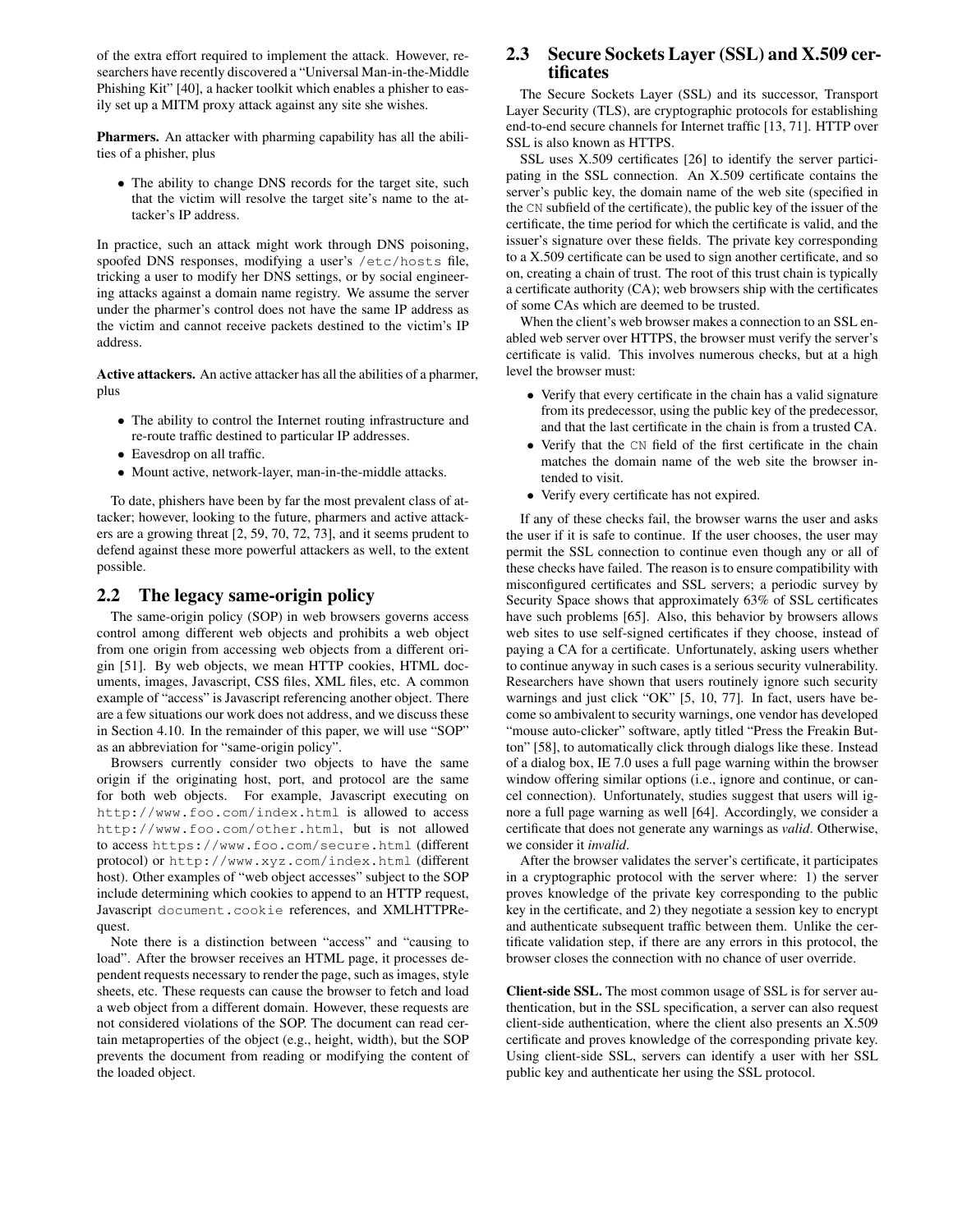# 2.4 Assumptions

We assume that attackers do not have access to the target site's server machines or any secrets, such as private keys, contained thereon. We also assume that many users will ignore certificate warnings, as researchers have shown that users routinely ignore and dismiss such warnings [5, 10, 64, 77].

### 3. DYNAMIC PHARMING ATTACKS

In this section, we show a new attack against web authentication we call dynamic pharming. In a simple, static pharming attack, the adversary arranges for the victim's DNS queries for the target domain to always return the adversary's IP address. In contrast, in a dynamic pharming attack, the adversary causes DNS queries to return either the legitimate server's IP or its own IP, depending on the situation.

We show how an adversary can use dynamic pharming to infect the victim's browser with malicious Javascript and use this Javascript to hijack the victim's session with the target domain's legitimate server. Dynamic pharming enables an adversary to compromise all known authentication schemes for existing browsers, including passwords, authentication cookies, and client-side SSL. In addition, the adversary can eavesdrop on sensitive content, forge transactions, sniff secondary passwords, and so on.

We now describe how dynamic pharming works. Suppose the pharmer can control the results of DNS queries for www. vanguard.com, and users authenticate themselves to www. vanguard.com using a strong authentication mechanism, say client-side SSL. We assume users' machines have been initialized with client-side SSL certificates, and www.vanguard.com knows the public keys of its users' certificates.

First, the pharmer initializes the DNS entry for www.vanguard. com to the pharmer's IP address, say 6.6.6.6. The pharmer also indicates in the DNS record that requesters should not cache this result, i.e., it sets the TTL=0. Now suppose a user Alice visits https://www.vanguard.com/index.html with the intention of authenticating herself. The user's browser will attempt to establish an SSL connection, requiring the pharmer to present an X.509 certificate. If the server certificate is not signed by one of the trusted CAs in the browser or the certificate's CN does not match the server's domain (i.e., www.vanguard.com), the browser will warn the user and ask her if it is safe to proceed. If the user heeds the warning and answers "no", the browser will cancel the connection and the attack fails. If the user accepts the pharmer's certificate—and there is substantial evidence that the user would (see Section 2.3)—Alice's browser will establish an SSL connection to the pharmer at 6.6.6.6 and request index.html.

In response, the pharmer returns a "trojan" index.html document. The purpose of this trojan document is to monitor and influence Alice's subsequent interactions with the legitimate www. vanguard.com. The trojan document has the following general structure:

<html> <body> <script> ---MALICIOUS JAVASCRIPT CODE--- </script> <iframe src="https://www.vanguard.com/index.html"> </iframe> </body> </html>

After the pharmer returns the trojan document to Alice, it updates the DNS entry for www.vanguard.com to the IP address of the legitimate server for www.vanguard.com, say 1.2.3.4. This forces the browser to load the legitimate https://www. vanguard.com/index.html document into the <iframe> and display it to the user.  $1$  Since this request is over SSL, the legitimate server for www.vanguard.com will request client authentication, and the user's browser will authenticate her using her private key and certificate.<sup>2</sup>

After authentication completes, the malicious Javascript in the outer document takes control and monitors the user's interactions in the <iframe> with the legitimate server for www.vanguard. com. Since the outer document and the  $\langle$ iframe> both have the same domain (www.vanguard.com) and same protocol (https), the SOP will allow the malicious Javascript running in the outer document to access the content in the  $\langle$ iframe>. The trojan effectively hijacks control of Alice's session – it can eavesdrop on sensitive content, forge transactions, sniff secondary passwords, etc. We show an example of a dynamic pharming attack in Figure 1.

## 3.1 Defeating DNS pinning

One complication to mounting this attack is web browsers' use of DNS pinning. With DNS pinning, a web browser caches the result of a DNS query for a fixed period of time, regardless of the DNS entry's specified lifetime. Browsers implement DNS pinning to defend against variants of the "Princeton attack" [22], also known as DNS rebinding attacks. In the "Princeton attack", a malicious web server first lures a victim who resides within a firewalled network containing privileged web servers. We assume these servers are accessible only to machines behind the firewall. After the victim connects to the malicious server, the adversary changes its DNS entry to the IP address of a sensitive web server located on the victim's internal network. The SOP restricts malicious code from accessing other domains, but since the adversary's domain now resolves to an internal IP address, this attack enables Javascript served by the adversary to access internal web servers.

DNS pinning poses a problem for dynamic pharming attacks because once a browser resolves a domain name using DNS, it will continue to use the IP address and ignore any subsequent changes the pharmer makes in the DNS system. However, since DNS pinning "breaks the web" in certain scenarios, e.g., dual homed IPv6- IPv4 servers, dynamic DNS, and automatic failover, browsers implementors have recently relaxed their DNS pinning policies.

As a result, Martin Johns discovered a technique for circumventing DNS pinning [32]. Johns discovered that a pharmer can force a victim to renew its DNS entry for a given domain on demand by rejecting connections from the victim, e.g., by sending an ICMP "host not reachable" message in response to subsequent attempts to connect to the server. The browser reacts by refreshing its DNS entry for the domain.

In the basic dynamic pharming attack, we exploit Johns's technique. After the pharmer delivers the trojan document to the user,

 $2$ The authentication process could be more complicated, say with a supplementary password or explicit login button, but the presence of any additional login mechanisms does not affect our attack.

<sup>&</sup>lt;sup>1</sup> Iframes are HTML elements which enable embedded documents. To prevent infinite recursion, most browsers disallow nesting where the URL of the framed document is the same as an ancestor. To address this issue, the attack could redirect the victim's first request to https://www.vanguard.com/index2.html or arrange so that the legitimate home page from www.vanguard. com loads in a separate window.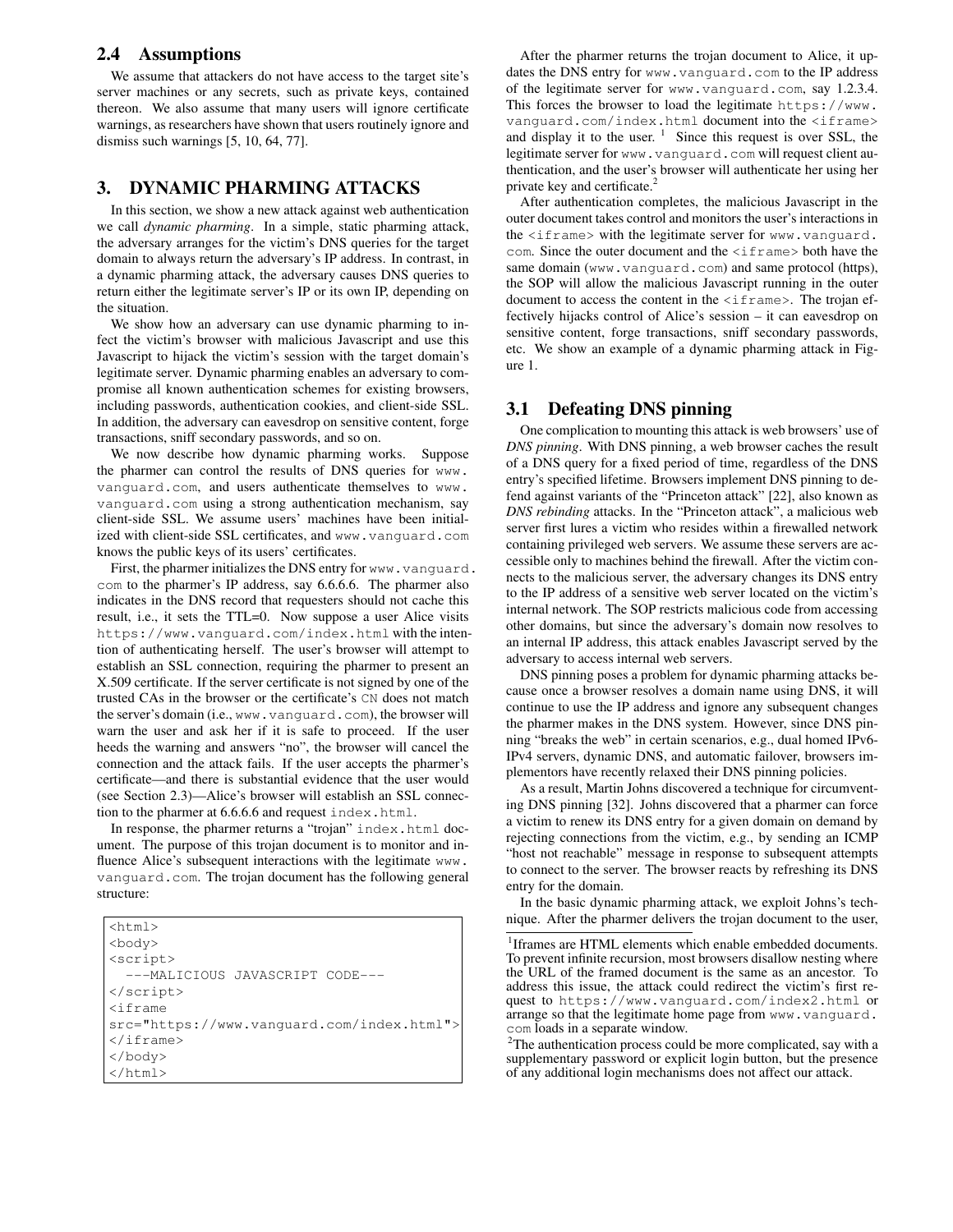

Figure 1: An example of a dynamic pharming attack against www.vanguard.com. (1) Initially, the pharmer arranges for the victim's DNS queries for www.vanguard.com to resolve to the pharmer's IP address, 6.6.6.6. (2) Then, when the victim visits www.vanguard.com, the pharmer returns a trojan document containing malicious Javascript and a iframe referencing Vanguard's home page. (3) The pharmer then updates the DNS entry for www.vanguard.com to the IP address of Vanguard's legitimate server and denies subsequent connections from the victim. (4) This causes the victim's browser to renew its DNS entry for www.vanguard.com, and (5) load Vanguard's legitimate home page in the iframe. (6) After the user authenticates herself, the malicious Javascript in the trojan document hijacks her session with the legitimate server.

it rejects subsequent requests from user's machine and updates the DNS entry for www.vanguard.com to the IP address of the legitimate server. Now, when the user's browser loads the <iframe>, it will first attempt to contact the pharmer, fail, refresh its DNS entry, receive the IP address of the legitimate server, and load the legitimate index.html document into the <iframe>. The attack continues as before.

#### 3.2 Using round robin DNS

To parallelize dynamic pharming attacks against multiple concurrent users, it is inefficient to repeatedly update the DNS entry for www.vanguard.com. If the adversary has compromised a local, root, or authoritative DNS server, or changed the authoritative server of record for www.vanguard.com, the adversary can selectively respond with the pharmers IP or the legitimate server's IP depending on the stage of attack. However, if the adversary only has the ability to change DNS entries for www.vanguard.com on a DNS server (e.g., by cache poisoning), this attack is unscalable because the pharmer must update the DNS entry for each instance of the attack and reset it after the attack completes.

The pharmer can use round robin DNS entries to make this attack scalable. A round robin DNS entry consists of multiple IP addresses for a single domain name. The DNS server returns an ordered list of the IP addresses in response to a query, but rotates the order for each response. Web sites typically use round robin DNS to implement load balancing or automatic failover. Browsers usually connect to the first IP address in the list, and this achieves some degree of load balancing among clients. When the connection fails, the browser tries the next IP address on the list, until it successfully makes a connection.

To leverage round robin DNS entries in a dynamic pharming attack, the pharmers creates a round robin DNS entry containing two IP address: the pharmer's IP and the legitimate server's IP. Roughly half the DNS responses will be in the order: pharmer's IP, server's IP. In this case, the user will connect to the pharmer first, and the pharmer will deliver the trojan document. The pharmer rejects subsequent connections from the user, and the user's browser will automatically failover to the legitimate server, after which the attack proceeds as before. For the other half of responses, the user will be delivered directly to the legitimate server and the pharming attack will silently fail. This shows how an attacker with the ability to replace a single record, once, (e.g., by cache poisoning) can still attack thousands or millions of users.

#### 3.3 Discussion

Dynamic pharming attacks do not leverage vulnerabilities in any particular authentication mechanism; rather, they exploit how browsers currently enforce the SOP. Since dynamic pharming hijacks the victim's session after she authenticates herself to the legitimate server, this attack most likely affects all known authentication mechanisms for current browsers, and probably all future ones as well.

In some cases, pharming attacks can also steal users' authentication credentials, e.g., passwords and authentication cookies. Since the users' URL bar will show the correct domain name, even the most meticulous user might be fooled into revealing her password. Also, since browsers enforce the SOP based on domain names, pharmers can steal user's authentication cookies for the target site. Although dynamic pharming attacks against client-side SSL authentication do not enable pharmers to steal users' authentication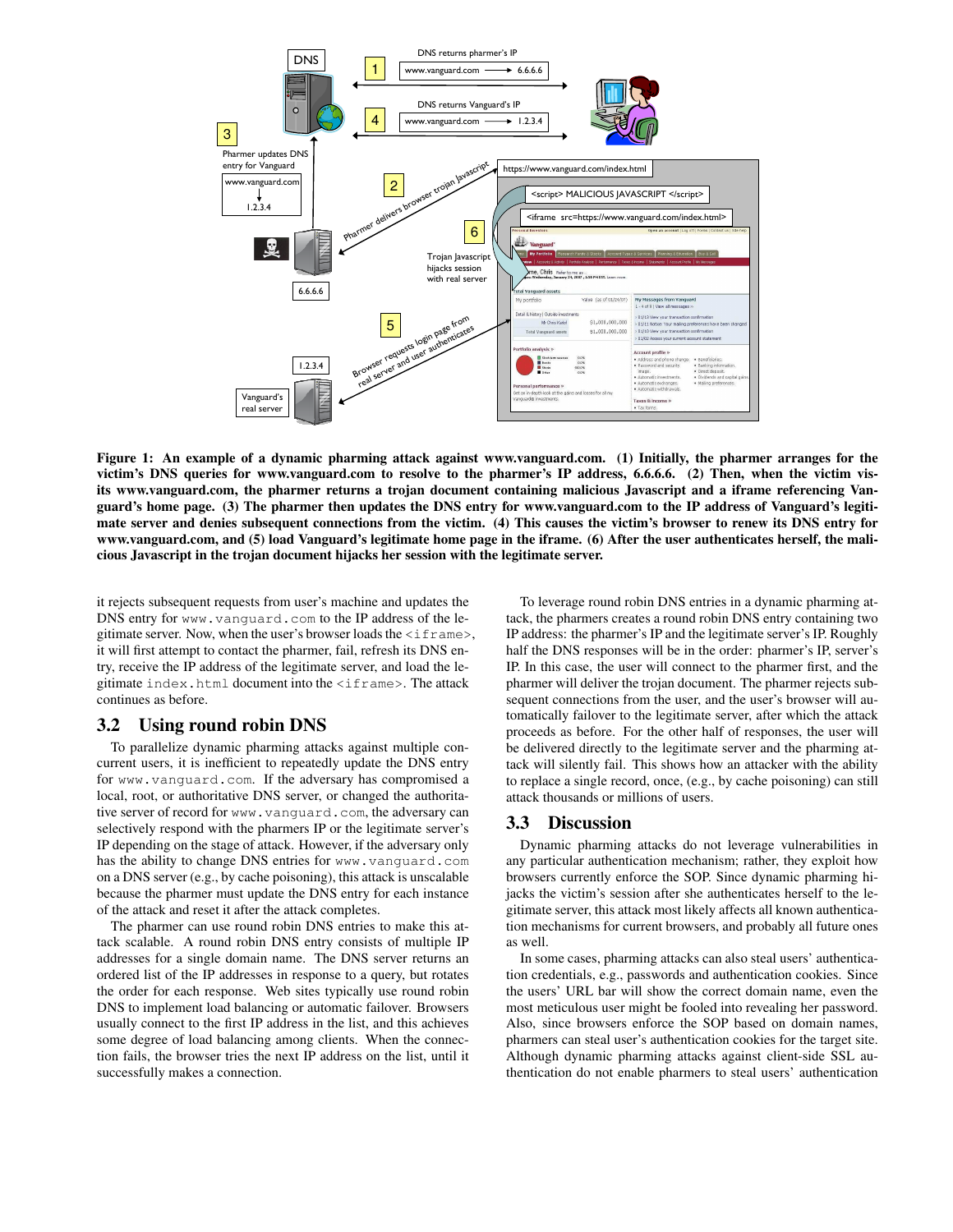credentials (i.e., their private keys), as we have seen, they can compromise users' sessions in real time.

Some web sites use Javascript to detect and prevent framing, e.g.,

```
if (parent.frames.length > 0)
  top.location.replace(document.location);
```
However, Javascript anti-framing techniques are not sufficient to resist dynamic pharming. Our attack does not depend on the use of iframes to be successful. For instance, the attacker could load the legitimate index.html in another tab or window. The SOP still allows malicious Javascript access to the second window, and this situation is much harder for the legitimate site to detect.

#### 3.4 Proof of concept implementation

We implemented a proof of concept dynamic pharming attack using a pair of Apache SSL web servers (i.e, a pharmer and a target) and round robin DNS. We tested the attack against two browsers: Firefox 2.0 running on Debian GNU/Linux 3.1 and Microsoft Internet Explorer 7.0 running on Windows XP Professional SP2. After the adversary delivers the trojan document, she refuses further connections from the client. This causes the browser to renew its DNS entry for the target domain and connect to the legitimate server, after which the adversary hijacks the session with the malicious Javascript in the trojan document. We found both browsers to be vulnerable to this dynamic pharming attack.

## 4. THE LOCKED SAME-ORIGIN POLICY

Since dynamic pharming hijacks a user's session after initial authentication completes, this attack is independent of the authentication mechanism and affects all known authentication schemes for current browsers, including passwords, authentication cookies, and client-side SSL. It is therefore unlikely that any future web authentication protocol developed for existing browsers will resist dynamic pharming either. Although dynamic pharming attacks leverage the implementation details of DNS pinning, "fixing" DNS pinning to resist DNS rebinding attacks is challenging. DNS pinning has a lengthy and controversial history in Firefox and Mozilla [47], and the current implementation is an explicit compromise to support dynamic DNS and round robin DNS for failover [46, 48]. From the browser's point of view, a dynamic pharming attack is indistinguishable from a failure of a site and DNS round robin recovery. Lastly, it is unlikely web sites can resist dynamic pharming attacks effectively. The adversary has the advantage of loading her document first; she can read and modify all of the legitimate server's documents in the victim's browser, as well as control their execution environment.

To resist dynamic pharming, we must address the root of the problem: we must upgrade browsers' SOP. A SOP based on domain names will fail because pharmers control the mapping from domain name to subject. For web objects retrieved over insecure HTTP, it is unclear how the browser can distinguish a pharmer from the legitimate server. However, for objects retrieved over SSL, we argue browsers should enforce the SOP using cryptographic identity. We refer to web objects retrieved over SSL as locked web objects, and we propose two locked same-origin policies to resist dynamic pharming attacks against them.

We first present the *weak locked same-origin policy*, which isolates a domain's locked web objects with valid certificate chains from objects with invalid chains. We then present the strong locked same-origin policy, which is based on cryptographic identity, namely web sites' SSL public keys.

Both policies only apply new restrictions to locked web objects. For non-SSL web objects, the legacy SOP (namely, using domain names) still applies. Like the legacy SOP, both locked SOPs deny unlocked web objects (that is, objects not retrieved over SSL) access to locked web objects. We summarize our policies in comparison to the legacy SOP in Table 1.

#### 4.1 The weak locked same-origin policy

The legacy SOP currently allows access to locked web objects only from other locked web objects originating from the same domain.<sup>3</sup> However, the legacy SOP does not distinguish between locked web objects retrieved from a legitimate server and those from a pharmer spoofing the server's domain name, and will allow access if the user ignores any certificate warnings. To resist pharming attacks, the weak locked SOP augments the legacy SOP by tagging each locked web object with a validity bit indicating whether the certificate chain corresponding to the SSL connection over which the object was retrieved contained any errors (e.g., selfsigned certificate, CN/domain mismatch), irrespective of how the user responded to any certificate warnings. Then, the browser allows a locked web object to access another locked web object if and only if 1) the legacy SOP would allow access and 2) the validity bits match.

#### 4.2 The strong locked same-origin policy

With the strong locked SOP, we propose browsers augment the legacy SOP by tagging each locked web object with the public key of the other endpoint of the SSL connection (i.e., the web server). Then, the browser allows a locked web object to access another locked web object if and only if 1) the legacy SOP would allow access and 2) the associated public keys match. The strong locked SOP was inspired by Key Continuity Management [19, 23, 60, 84], a technique for associating public keys with subjects and taking defensive action when a subject's public key unexpectedly changes in a future interaction.

#### 4.3 Security analysis

Weak locked same-origin policy. If a web server hosting domain D (i.e., the target domain) uses a valid  $X.509$  certificate signed by a trusted root CA, the weak locked SOP resists phishing, pharming, and active attacks against  $D$ 's locked web objects (i.e., illegitimate access by the adversary's web objects) as long as the adversary is unable to obtain a valid certificate for  $D$ . The weak locked SOP resists phishing attacks because a phisher has a different domain name. For pharming and active attacks, the adversary can arrange for her web objects to have the same name as the target domain, but if she does not have a valid certificate for the target domain, the validity bit will be false, while the validity bit of the web server's locked objects will be true. Thus, the adversary is denied access.

If the legitimate target site uses an invalid X.509 certificate (e.g., expired, CN/domain mismatch, or self-signed), the weak locked SOP provides no additional protection over the legacy SOP. It resists phishing attacks, but does not protect against pharmers or active attackers.

In contrast to the legacy SOP, the weak locked SOP does not depend on users correctly answering prompts in response to certificate errors (e.g., if an adversary presents a self-signed certificate with a spoofed domain name). The browser tags locked web objects according to the validity of the server's certificate and its domain name, and nothing else. However, the weak locked SOP does as-

<sup>3</sup>Exception: if a web site sets a non SSL-only cookie (i.e., without the secure attribute) over an SSL connection, then this policy allows the same domain to access the cookie over non-SSL connections as well. Essentially, a non SSL-only cookie set over an SSL connection gets downgraded to an unlocked web object.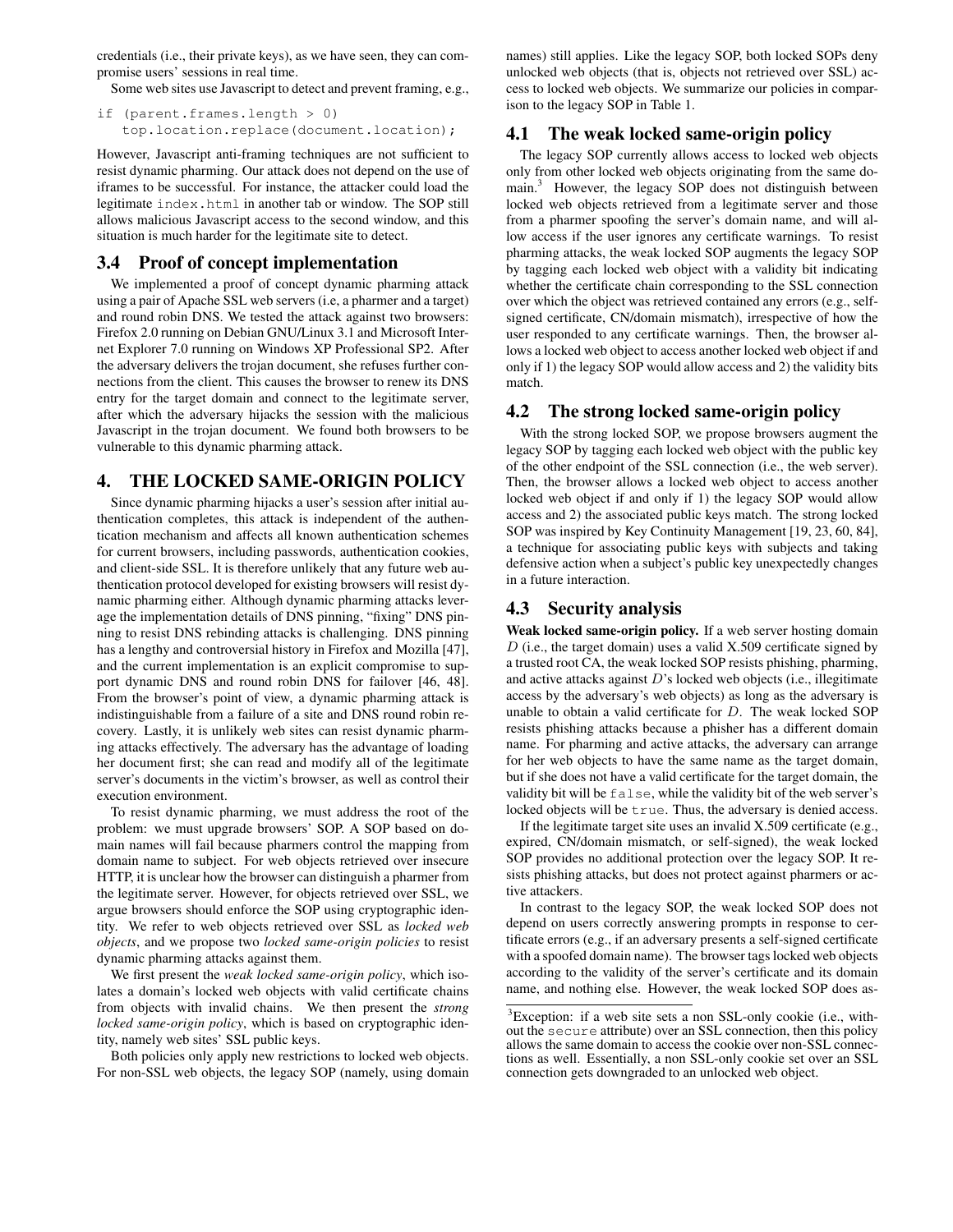sume that the trusted root CAs do not issue valid certificates for D to unauthorized parties. Although CAs take measures to prevent this, mistakes have been made in the past [45].

Strong locked same-origin policy. If a web server hosting domain  $D$  uses an X.509 certificate with public key  $PK$ , the strong locked SOP resists phishing, pharming, and active attacks against D's locked web objects as long as the adversary does not know the corresponding private key for  $PK$ . As with the weak locked SOP, the strong locked SOP resists phishing attacks because a phisher has a different domain name. In order to access D's locked web objects, the adversary must pharm  $D$  and also arrange for its own objects to be tagged with  $PK$ . However, the browser will only do this if 1) the adversary presents a  $X.509$  certificate with  $PK$ , and 2) the browser and adversary can successfully establish an SSL connection. If the adversary tries to present a certificate for  $PK$ and she does not know the private key corresponding to  $PK$ , she will not be able to successfully complete the SSL handshake; the browser will automatically cancel the connection with no option of user override. Thus, since the browser will only tag the adversary's locked web objects with a public key different from  $PK$ , the browser will deny the adversary access to D's locked web objects. For the same reason, the strong locked SOP protects D's locked web objects against active attackers as well.

As with the weak locked SOP, the strong locked SOP does not depend on users correctly answering prompts in response to certificate errors. Furthermore, in contrast to the weak locked SOP, the strong locked SOP does not require a web site to trust root CAs not to issue certificates to unauthorized parties for its domain. Enforcement relies only on servers' public keys.

## 4.4 Deployability analysis

If our locked same-origin policies are to be successful, they need to be easy to deploy and backwards compatible; they should not "break the web" because of problems with deployment or interoperability with existing web servers. Since no browser developer is likely to embrace a policy that makes her browser incompatible with existing web sites, legacy web servers had better continue to work even when visited with locked SOP enabled browsers.

Our policies are more restrictive than the legacy SOP, but we only want to deny accessto an attacker – never the legitimate server. We will "break" a web site if there is a situation where our policy would deny a legitimate server access to one of its locked web objects, but the legacy SOP would allow access.

There are a few situations where our policies could potentially break a web site. For example, suppose server A for xyz.com has an valid certificate, but server B for xyz.com has an invalid certificate (or vice versa). Then the weak locked SOP would deny Javascript from server A from accessing an HTML document from server B, but the legacy SOP would allow access. This situation might arise if  $xyz$ .com uses round robin DNS for load balancing and a browser request objects from both servers during a session. Note that the weak locked SOP will not break a domain which uses invalid certificates on all its servers (e.g., it uses self-signed certificates) since objects from these servers have equivalent validity: they are all invalid.

If server A and server B use different public keys, then the strong locked SOP would also deny access. However, the strong locked SOP does not necessarily require the domain to use certificates issued by a root CA trusted by browsers. As long as all servers use the same public key, the web site can use certificates issued by a root CA untrusted by browsers or self-signed certificates.

| <b>Browser</b> | <b>Session caching</b><br>of CA certs | <b>Persistent caching</b><br>of CA certs | <b>Uses AIA</b> |
|----------------|---------------------------------------|------------------------------------------|-----------------|
| IΕ             |                                       |                                          |                 |
| Firefox        |                                       |                                          |                 |

Table 2: Summary of browser mechanisms used to address missing and expired intermediate CA certificates. AIA refers to the optional Authority Information Access X.509 extension.

#### 4.4.1 An SSL server survey

To evaluate the deployability of our policies, we must determine how many sites we could potentially break; in other words, how often the above configurations actually arise in practice. To measure this, we surveyed SSL servers in the real world to determine how many servers may not currently interoperate with our policies. We constructed a sample of SSL servers by first crawling the web, starting from a list of major news, portal, and financial sites. Whenever we found an HTTPS link, we added the domain in the link to our sample. For the sake of simplicity, we restricted our study to the following top-level domains: com, org, net, gov, edu, biz, info, and name. We excluded international top-level domains. We found 14651 fully qualified SSL domains from 6192 secondlevel domains.<sup>4</sup> This corresponds to roughly 6.5% of the number of SSL domains found by the more extensive monthly SSL survey conducted by E-Soft and securityspace.com [65].

We are primarily interested in finding domains hosted by multiple servers, since it is these domains that our policies could potentially break. We can discover some servers by looking for use of round robin DNS; if a server uses round robin DNS, a DNS query returns a list of IP address. However, Akamai-style load balancing often considers the physical location of the DNS querier and may only return the IP address of most appropriate server. To take Akamai-style load balancing into account, we constructed a list of servers for each domain by requesting recursive DNS queries to 15 geographically distributed public DNS servers  $[76]$ <sup>3</sup> Of the 14651 domain names, we found 1464 that resolved to multiple IP addresses. For each of these domains, we established an SSL connection to each of the domain's servers and recorded each server's certificate chain and public key.

#### 4.4.2 Certificate chain validation: Firefox and IE

The next step was to validate the certificates we collected. To maximize the practical relevance of our study, we simulated the validation procedures of Firefox 2.0 and Internet Explorer 7.0. The validation procedures of Firefox and IE are close to the process we described in Section 2.3, but there are some differences in how each browser handles missing and expired intermediate CA certificates. Intermediate CA certificates are certificates issued by a CA's root certificate which it uses to directly issue certificates to web servers. This results in certificate chains of length 3 or more. Since most browsers only ship with root CA certificates, to guarantee a client can verify its chain, a server must also send any intermediate CA certificates in addition to its own.

Unfortunately, many servers are not configured to send intermediate CA certificates. Also, there are several widely used intermediate CA certificates which have expired, and although the CA has reissued a replacement with the same name (and often, the same

<sup>4</sup> For our study, a second-level domain means the last two components of a non-international fully qualified domain name, e.g., yahoo.com.

 $5A$  limitation of this approach is that we cannot discover multiple servers behind a front-end load balancer with a single IP address.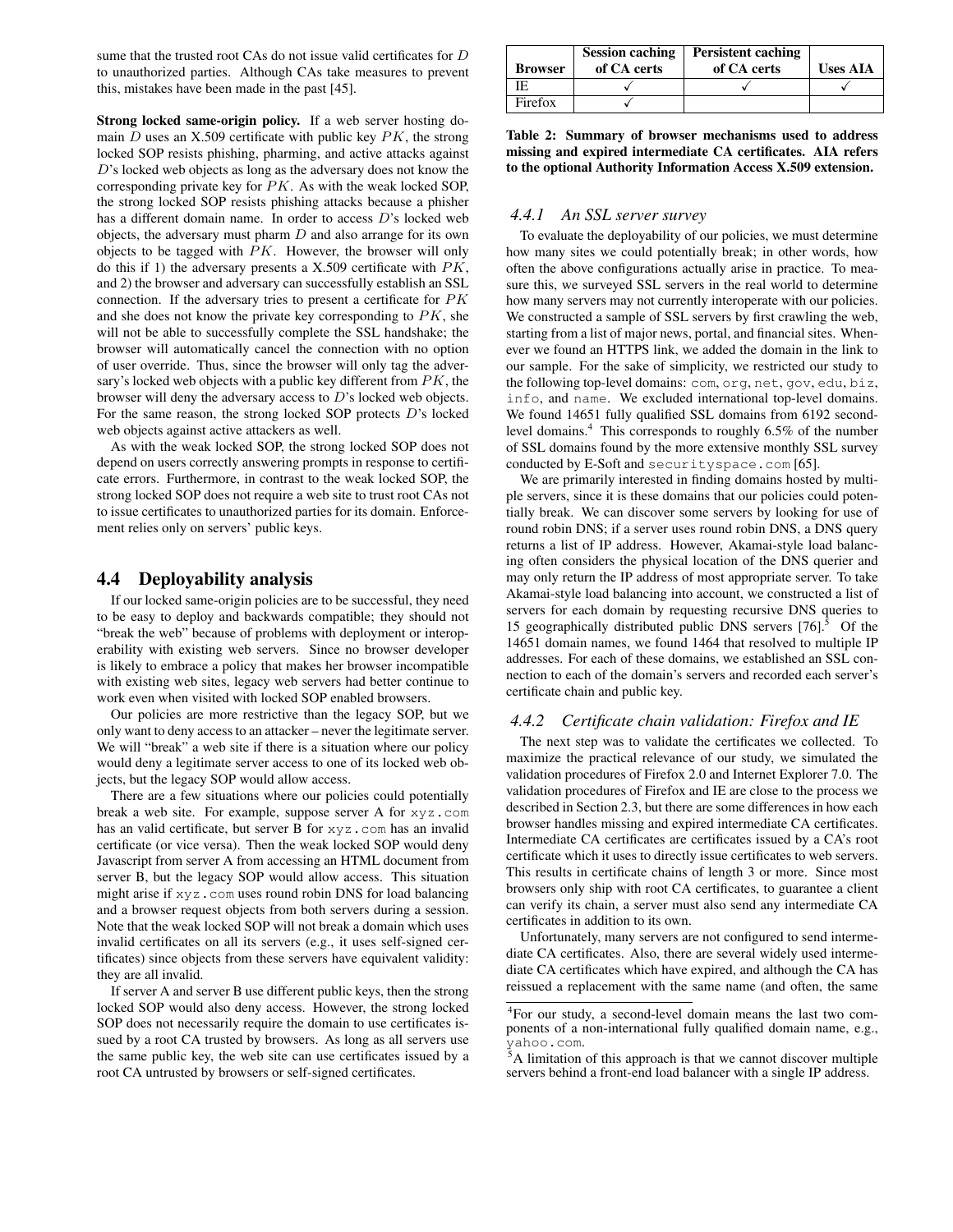public key), many servers have not updated them and are still sending the expired version. We found that Firefox and Internet Explorer handle these situations slightly differently. We determined each browser's validation procedure through source code analysis, empirical testing, and various public sources [20, 49, 50].

First, both Firefox and Internet Explorer cache the intermediate CA certificates they encounter during a user's browsing session and use this cache to help verify certificate chains. This means if the user visits a site with a missing intermediate CA certificate, and previously in the session, the user visited a different site using the same intermediate certificate, the browser uses the cached copy to verify the chain. In addition, if the user visits a site which sends an expired intermediate CA certificate, both Firefox and Internet Explorer will automatically replace it with the more recent version if they have seen it previously in the session.

Internet Explorer takes some additional measures to address missing intermediate CA certificates that Firefox does not. First, in addition to caching intermediate CA certificates within a session, Internet Explorer caches these certificates persistently, across sessions. Second, Internet Explorer takes advantage of the Authority Information Access (AIA) extension included in some X.509 certificates. The AIA extension "indicates how to access CA information for the issuer of the certificate in which the extension appears" [63]. We found for many server certificates issued by an intermediate CA certificate, they include the AIA extension with a URL for the intermediate CA certificate, and Internet Explorer automatically downloads and uses it to verify the chain. Firefox does not use the AIA extension. It is unclear exactly why not, but discussions on Mozilla Bugzilla suggest it might be because some of the Mozilla developers believe the AIA standard is not well specified [49]. As a result of these additional mechanisms in Internet Explorer, Firefox generates more certificate warnings on average for sites with missing or expired intermediate CA certificates. We summarize these differences in Table 2.

#### 4.4.3 Evaluation results

Weak-locked same-origin policy. To evaluate the deployability of the weak locked SOP, we validated the servers' certificate chains in our survey using two procedures: Pessimistic Validation and Optimistic Validation. Pessimistic Validation models the worse case scenario: a Firefox user visits a web site with a missing or expired intermediate CA certificate at the start of a session, or a user freshly installs IE and visits the same site, and the server certificate does not support AIA. Through empirical analysis we identified 18 widely used intermediate CA certificates, and for Optimistic Validation, we assume the user's browser has cached valid versions of these certificates. We intend Optimistic Validation to model a long Firefox session or a "broken in" Internet Explorer installation with a substantial intermediate CA certificate cache.

Then, for the 1464 fully qualified SSL domains which use multiple servers, we counted the number of domains which had servers with both valid and invalid certificate chains, since it is these domains that the weak locked SOP may break. Using Pessimistic Validation, we found 8 such domains, and for Optimistic Validation we found 4 domains. For each of the other 1456 domains, its servers either had all valid certificates or all invalid certificates.

The difference between the Optimistic and Pessimistic Validation results means we found 4 domains that contained a mix of servers with missing or expired intermediate certificates and correctly configured servers. Of the 4 remaining domains which still cause problems with Optimistic Validation, 3 are probably the result of virtual hosting issues. For example, of the 3 servers we found for signin.half.ebay.com, one had a valid certificate,

| Policy            | Percentage of potentially<br>non-interoperating domains |  |
|-------------------|---------------------------------------------------------|--|
| Weak locked SOP   | $0.05\%$                                                |  |
| Strong locked SOP | 0.6%                                                    |  |

Table 3: Summary of our deployability analysis of the locked same-origin policies using a sample of 14651 SSL domains. This table shows the percentage of domains in our survey which may not correctly interoperate with the locked same-origin policies.

and the other two had CN/domain name mismatch problems. These two servers presented certificates for signin.ebay.com. The remaining problem domain was the result of an expired certificate on one of its servers. When the domain's administrators updated their certificates, they probably overlooked this server.

This means the weak locked SOP would potentially break at most 0.05% of the SSL domains we found in our survey. These results are strong evidence that browsers could enforce the weak locked SOP today and still interoperate with the vast majority of web sites while providing increased protection against pharming attacks. Furthermore, since the number of problem domains is relatively small, browser developers can conceivably work with these domains' administrators to make their servers consistent. In conclusion, we can safely deploy the weak locked SOP in a way which requires minor browser changes, but does not require changes to the HTTP specification, SSL, or web servers.

Strong locked same-origin policy. To evaluate the deployability of the strong locked SOP, we counted the number of fully qualified SSL domains with multiple servers that do not use the same public key on all of the servers. We found 83 such domains, representing 0.6% of the total number of SSL domains in our survey. This is problematic for two reasons. First, it represents an order of magnitude more servers than that are affected by the weak locked SOP. Second, unlike before, these servers are not necessarily misconfigured, so browser developers cannot work with the domain's administrators to "fix" the problem. Using a different key on each server is good security practice, since it limits the scope of key compromise. In fact, VeriSign explicitly recommends customers use different public keys on each server [75].

Another problem concerns certificate expiration. The business model of many CAs is to issue certificates that are valid only for a relatively modest period of time, e.g., one or two years, and require customers to renew their certificates when they expire. When web sites renew their certificates they often follow good security practice and generate a new public key. Since the strong locked SOP applies to all locked web objects, if a web site uses persistent SSL-only cookies to authenticate users (see Section 5), every user's cookie will simultaneously "expire" (i.e., become inaccessible by the server) when the site starts using the new public key, regardless of the value of the cookie's expires attribute.

Based on this evidence, we conclude browsers cannot currently enforce the strong locked SOP without potentially breaking a significant number of web sites. However, this does not mean that deploying the strong locked SOP is hopeless; it only means a browser must first get the site's explicit cooperation and approval to enforce it. In the next section, we describe a simple incrementally deployable solution using policy files for the strong locked SOP which supports multiple public keys and key updates.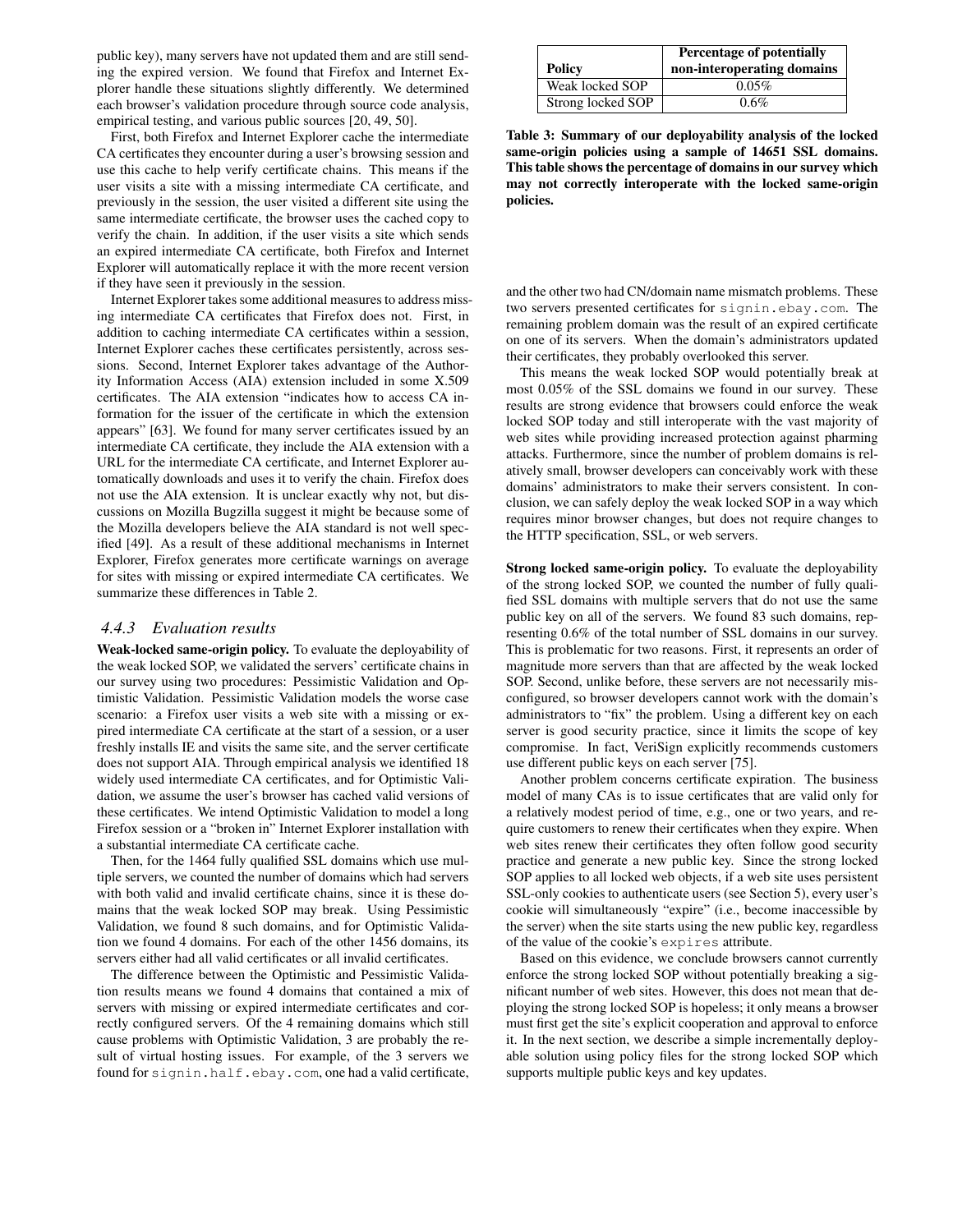## 4.5 Policy files for supporting multiple keys and key updates

We propose an incrementally deployable solution where a web site can opt-in to the strong locked SOP; then, browsers which support the policy can safely enforce it without the risk of unintentionally breaking the site. To opt in, we propose a site's servers post a policy file with a static well-known file name, say  $pk$ .  $txt$ , which would be periodically retrieved by web clients (over SSL), similar to robots.txt or favicon.ico. If a browser finds a pk.txt file, it parses the file and starts enforcing the strong locked SOP for that domain. If all the domain's servers use the same public key and persistent objects are not an issue, a site can simply post an empty pk.txt, since it will already interoperate with the strong locked SOP.

If the site uses multiple servers, labeled  $i = 1...n$ , with different public keys, then  $pk.txt$  on server k contains a list of the form:

$$
(pk_1, \{pk_k\}_{sk_1}), (pk_2, \{pk_k\}_{sk_2}), \ldots, (pk_n, \{pk_k\}_{sk_n})
$$

where  $pk_k$  is the public key of the server hosting this pk.txt file and  $\{pk_k\}_{sk_i}$  represents a signature of  $pk_k$  by the secret key corresponding to  $pk_i$ . The browser then verifies each of the signatures, and for  $i = 1...n$ , if the  $i<sup>th</sup>$  signature is valid, then it considers  $pk_k$  to "speak for"  $pk_i$ . We then extend the strong locked SOP with the following rule: a browser allows a locked web object tagged with  $(D, pk<sub>j</sub>)$  to access another locked web object tagged with  $(D, pk_l)$  if a policy file attests that  $pk_j$  speaks for  $pk_l$ .

Note that pk.txt cannot simply list the public keys  $(pk_1, pk_2, \ldots, pk_n)$ ; otherwise a pharmer can serve the same file to a victim, and the victim's browser will infer that the pharmer's public key speaks for each of the keys of the legitimate servers. However, since the pharmer does not know the legitimate servers' private keys, it will not be able to generate any valid signatures required for the victim's browser to infer the "speaks for" relation.

Policy files also address the problem of public key updates discussed in Section 4.4.3. For example, suppose a web site wants to renew its certificate with a new public key  $pk_{\text{new}}$ . Then, several months before the certificate expires, the site can include  $(pk_i, \{pk_{\text{new}}\}_{sk_i})$  in its pk.txt files for each server  $i, i = 1 \dots n$ . Then, users that retrieve pk.txt during this transition period will not "lose" persistent objects tagged with an old public key.

In conclusion, policy files address the deployability problems with the strong locked SOP we identified in Section 4.4.3. They enable us to enforce the strong locked SOP in current browsers in a way which is incrementally deployable and backwards compatible with legacy servers. The strong locked SOP in conjunction with policy files requires browser changes and server configuration changes for sites wishing to take advantage of the policy, but does not require changes to the HTTP specification or SSL.

## 4.6 Support for subdomain object sharing

Up until now we have implicitly assumed a web site consists of a single fully qualified domain name, e.g., www.xyz.com. More generally, a web site might be composed of several domain names, e.g., mail.xyz.com, www.xyz.com, login.xyz. com, and the legacy SOP supports some exceptions which enable these sites to share information among subdomains through certain web objects. For example, a user might authenticate herself to the server for login.xyz.com, and this server will set a domain cookie with domain=xyz.com for authenticating the user to the other subdomain servers. The user's browser will allow any subdomain of xyz.com to access this cookie. Another way subdomains can share information is by setting the DOM property document.domain. For example, if a document from www.xyz.com sets document.domain=xyz.com, the browser permits any object from a subdomain of  $xyz$ .com to access the document.

However, these domain sharing mechanisms are vulnerable to pharming attacks. For example, if an adversary pharms any host name in  $xyz$ .com, she can steal users' domain cookies for  $xyz$ . com. Ideally, we would like to enforce our locked same-origin policies in these situations as well. Fortunately, extending the strong locked SOP to support subdomain sharing is straightforward with policy files. The site simply adds the servers' public keys to its policy files and we extend the strong locked SOP with the following rule: if  $S$  is locked web object hosted by server  $l$  and is designated to be shared among subdomains of a higher-level domain  $TD$  (e.g.,  $xyz$ .com), a browser allows a locked web object tagged with  $(D, pk<sub>i</sub>)$  to access S if D is a subdomain of TD and a policy file attests that  $pk_j$  speaks for  $pk_l$ .

Unfortunately, it is not clear how to extend the weak locked SOP to support shared domain objects without any server cooperation. An natural candidate extension would be to allow access if both subdomain servers have valid certificates or invalid certificates. However, we must have confidence this policy will not "break the web" and not deny access to a legitimate server when the legacy SOP would allow access. Roughly, this would require for each higher-level domain, either all its subdomain servers have valid certificates or all its subdomain servers have invalid certificates. Unfortunately, our survey survey shows this is far from the case. Of the 6192 second-level SSL domains we found, over 1000 did not satisfy this property. This means for browsers enforcing the weak locked SOP, they must default back to the legacy SOP for shared domain objects, which provides no protection against pharming.

## 4.7 Support for key revocation

To address key compromise, our locked same-origin policies and policy files can be extended to support expiration times, certificate revocation lists (CRLs), and the Online Certificate Status Protocol (OCSP), but for space reasons, we do not go into the details here.

#### 4.8 Active objects

We refer to *active objects* as web objects containing scripts or executable code. Examples of active objects include Javascript files, Flash movies, and Java applets. Similar to images and style sheets, browsers allow web pages to include active objects from other domains. We refer to active objects from domains different from the enclosing page as cross-domain active objects, and those from the same domain as the enclosing page as same-domain active objects.

Subtle pharming vulnerabilities can arise even if a web site only uses same-domain active objects. For example, suppose xyz.com includes a Javascript file in its home page:

```
<script type="text/javascript"
 src="https://xyz.com/login.js">
```
Javascript files run directly in the context the page including them. In the above example, an adversary could use dynamic pharming against xyz.com to first cache a copy of login.js in the victim's browser, and then cause the browser to retrieve the legitimate home page for  $xyz$ .com. As the browser renders the page, it will use the adversary's cached copy of login.js, enabling the adversary to hijack the user's session with the legitimate server for xyz.com [68]. Similar vulnerabilities exist for Flash movies and Java applets.

Cross-domain active objects are commonly used in web mashups, such as www.housingmaps.com, but other web sites also use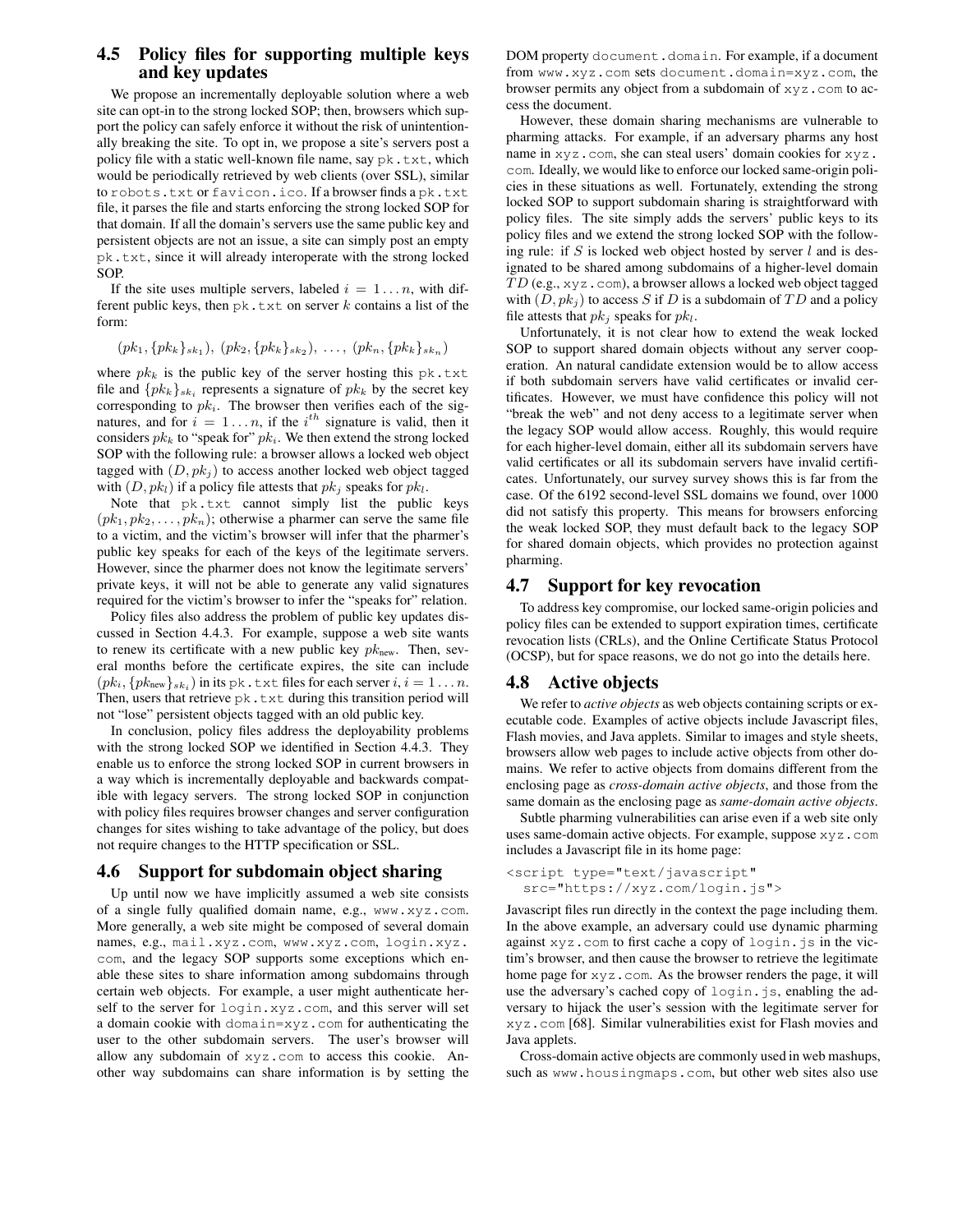them. For example, the home page for www.paypal.com includes the following element:

```
<script type="text/javascript"
src="https://www.paypalobjects.com/...">
```
In this case, the Javascript file from www.paypalobjects.com will execute in the context of www.paypal.com and the browser gives it full access to www.paypal.com. An adversary capable of pharming www.paypalobjects.com will effectively be able to insert Javascript on the PayPal homepage and hijack users' sessions. Notice that the adversary does not need to pharm www. paypal.com for this attack to succeed. Browsers also allow cross-domain Java and Flash, and there are mechanisms which enable Java and Flash to interact with the enclosing document.

In light of these vulnerabilities, a vigilant web site should forgo the use of Java and Flash, and include all necessary Javascript explicitly within its web pages. However, this significantly restricts flexibility and functionality. Unfortunately, we can do little to protect active objects requested over HTTP. For active objects requested over HTTPS, we discuss two solutions: 1) YURLs, and 2) extending the locked SOPs.

#### 4.8.1 YURLs

A YURL [8] consists of a URL and a public key hash, and the browser can use the hash to authenticate the server. For example, if browser requests a YURL for xyz.com, the browser uses DNS to resolve  $xyz$ .com to an IP address, and then establishes an SSL connection with the server. After a connection is established, the browser compares the public key hash in the YURL against the public key of the server. If the hash is consistent with the server's public key, the browser proceeds with the request; otherwise it cancels the connection with no opportunity for user override. YURLs help active objects resist pharming attacks because they enable web sites to explicitly specify the server hosting an object by its public key. Browsers do not currently support YURLs, but the necessary modifications should be relatively simple and straightforward.

#### 4.8.2 Extending the locked same-origin policies

We can also extend the locked SOPs to help protect same-domain requests for active objects against pharming attacks. Since in the strong locked SOP, a web site explicitly specifies the list of valid public keys for its domain, a browser can safely refuse to load active objects from a alleged server for that domain with a different public key. We can similarly extend the weak locked SOP. If the server for the enclosing page has valid certificate, then a browser should only accept a same-domain active object from a server with a valid certificate. Based on the results of our deployability analysis, this additional restriction for the weak locked SOP should be safe.

Unfortunately, this approach will not work for cross-domain active objects. Since the enclosing page and the object are from different domains, their certificates are incomparable. Currently, if the server hosting the object has an invalid certificate, most browsers and plugins will issue a warning, but as we have seen, users often ignore and override such warnings.

#### 4.9 Caching and dependent elements

Browsers do not by default persistently cache HTTPS web objects (except SSL-only cookies), but they do use session caching. As we demonstrated in Section 4.8, adversaries can use the cache to launch subtle dynamic pharming attacks. Also, vulnerabilities may arise if adversaries can control dependent HTML elements, such as images and style sheets. To resist attacks involving the cache and dependent elements, browsers and web sites can use the countermeasures in Section 4.8 to protect these objects as well.

#### 4.10 Limitations

Our locked same-origin policies do not address attacks where the adversary tricks a victim into installing malicious software such as executable malware, an ActiveX plugin, or a browser extension. These objects usually execute with elevated privilege and are not governed by the SOP.

Security researchers have found DNS rebinding weaknesses in third-party browser plugin implementations such as Flash, Java, and Adobe Reader. Some of these weaknesses can be exploited to launch dynamic pharming attacks, and the locked SOPs do not address them. Jackson et al. address some of these vulnerabilities [29], and the locked SOPs can work in conjunction with their solutions to resist dynamic pharming attacks.

The locked same-origin policies do not address problems in the Javascript language or implementation (e.g., Javascript Prototype Hijacking) [54], cross-side scripting  $(XSS)$  vulnerabilities in servers, and cross-site request forgery (XSRF) attacks. Other research efforts address XSS vulnerabilities [27, 39, 44, 79, 80] and XSRF attacks [31, 34, 35], and these techniques complement our work. We also do not address browser-side cross-site scripting vulnerabilities, such as Universal XSS [54].

# 5. APPLICATIONS TO WEB AUTHENTICA-TION

In this section, we discuss how the locked same-origin policies can help protect two existing browser authentication mechanisms, client side-SSL and SSL-only cookies, against pharmers and active attackers. However, the web authentication problem is actually two distinct subproblems: the initialization of users' authentication credentials and the use of those credentials to authenticate users to web sites. Our discussion in this section focuses primarily on the latter, but we discuss initialization briefly.

Client-side SSL. Intuitively, since client-side SSL authenticates users with end-to-end cryptography, one might expect it would protect sensitive web sessions against pharming and active attacks, but unfortunately, the presence of dynamic pharming vulnerabilities proves this is not the case. However, using one of our locked same-origin policies in conjunction with client-side SSL results in an authentication scheme with strong security properties. The user is not required to memorize her private key. After the user imports her private key, her browser uses it automatically. Although an adversary may be able to trick a user into participating in mutual authentication using SSL, the adversary cannot use this interaction to impersonate the user at another web site. Authentication requires knowledge of the private key, which the user's browser always keeps secret. As a result, the browser authenticates the user's requests cryptographically and the locked SOP isolates the user's authenticated sessions from malicious subjects – even if the adversary is a pharmer or active attacker.

SSL-only cookies. Many web sites use cookies for authentication [16]. For example, some web sites offer a "remember me" option, which sets a persistent cookie on a user's machine. The browser will present this cookie during subsequent visits to the web site, enabling the user to bypass the initial login process. Some existing anti-phishing solutions also use authentication cookies to complement regular password authentication. Examples include Bank of America's SiteKey [4] and similar approaches by ING Di-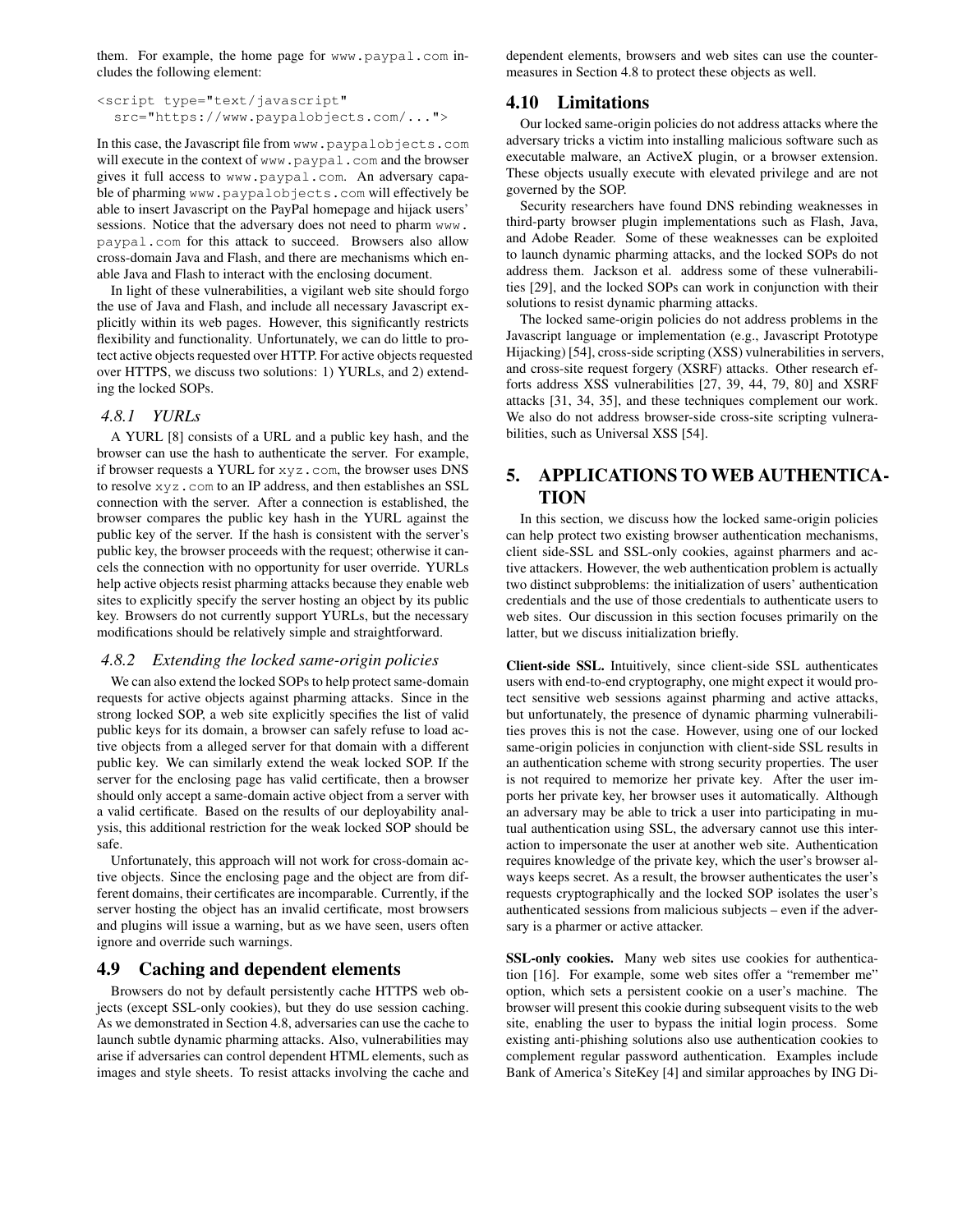rect [28], Vanguard [74], and Yahoo [81]. Before a user is permitted to login from a particular computer, she must "register" it. The registration process sets a SSL-only persistent authentication cookie on the user's computer, and only computers with authentication cookies are permitted to access the user's account. In current browsers, cookie authentication resists phishing attacks but is vulnerable to pharming attacks. Our locked same-origin policies protect SSL-only cookies against pharmers and active attackers. Thus, in conjunction with browsers enforcing a locked SOP, web sites can use SSL-only persistent cookies to authenticate users and resist phishing, pharming, and active attacks.

Other authentication mechanisms. The locked same-origin policies nicely complement other authentication mechanisms designed to resist pharming, such as Phoolproof phishing prevention [55] and Passpet [83]. Our policies help these schemes resist dynamic pharming attacks.

The registration problem. The initialization of a user's authentication credentials is commonly known as the registration problem. The registration problem is a critical element of any web authentication scheme, and a challenging problem on its own right. For space reasons, we do not attempt to explore potential solutions here. One key challenge in the registration problem is resisting registration attacks. Bank of America's SiteKey and similar antiphishing mechanisms have registration attack vulnerabilities [67, 85]. When a SiteKey user initially registers, she gives answers to several "personal entropy" questions [12], questions to which a phisher is unlikely to be able to guess the answers, e.g., "What is the name of your high school mascot?". Users who need to register another computer must correctly answer these questions before receiving an authentication cookie. However, phishers and pharmers can use a man-in-the-middle registration attack to solicit the correct answers from unsuspecting victims and obtain valid authentication cookies, making SiteKey insecure against registration attacks. The problem is that "in-band" (HTTP-based) registration procedures are normally vulnerable to the same attacks we are trying to prevent. We are exploring registration protocols utilizing "out of band" channels to distribute authentication credentials.

## 6. RELATED WORK

Several anti-phishing mechanisms help provide information to users regarding the trustworthiness of web sites. Since studies have shown that users can be fooled by misleading domain names and do not understand browser security indicators [10, 14, 15, 18], several researchers and security vendors have developed browser extensions to make it easier for users to interpret relevant security information [7, 25, 43, 69], use a blacklist to help identify known phishing sites [11, 52], or establish trusted paths with sites users have a relationship with [9, 78, 82]. Recent versions Firefox and Internet Explorer have adopted similar mechanisms. However, these approaches still expect some degree of diligence from users to reliably observe security warnings and indicators to operate securely, and studies have shown that users still have troubling interpreting improved security indicators and warnings [30, 64, 77, 78]. In addition, studies have also shown that many browser extensions which try to automatically detect phishing sites are often wrong and inconsistent [86].

Another approach to resisting phishing attacks is better password management. Passwords are still the dominant method of web authentication. Password databases included with most modern web browsers automatically fill in passwords for users. However, users might still manually disclose their passwords to phishing sites or use the same password for multiple sites. Password hashing addresses these problems by hashing the user's secret password together with a variable, non-secret string (e.g., each site's domain name) to produce per-site passwords [1, 17, 24, 37, 38, 62, 83]. Recent work in this area has made usability one of the primary goals [24, 62, 83], but studies have shown some users still have trouble using them correctly and securely [6]. Also, if password hashing scheme generates passwords based on the site's domain [24, 62], it is vulnerable to pharming attacks. Passpet [83] provides some resistance to pharming attacks, but is still vulnerable to dynamic pharming.

The Phoolproof phishing prevention system uses cell phones to manage client-side SSL certificates for authentication on behalf of users [55]. Phoolproof's designers also noted the importance of disclosure resistant authentication credentials. In Phoolproof, a user logs in using a secure bookmark on her cell phone. The cell phone then 1) initiates an SSL connection to the web site via a Bluetooth connection with a web browser on the user's computer; 2) checks the site's X.509 certificate against the one stored in the bookmark; and 3) authenticates the user via client-side SSL. Although Phoolproof verifies the site's certificate in step 2, this protocol is still vulnerable to a dynamic pharming attack if the adversary is able to pharm the user (i.e., serve the user a web page which appears to come from the target domain) before she activates the login process.

The locked same-origin policies are similar to work done independently and concurrently by Masone et al. on Web Server Key Enabled Cookies, a new cookie policy which tags SSL-only cookies with the server's public key and allows access only to a server which can authenticate itself to the same key [41]. However, their proposal falls short of protecting cookies against dynamic pharming attacks. Also, they do not address pharming attacks against other web objects or other web authentication mechanisms, e.g., client-side SSL, nor do they address subdomain object sharing or key updates.

The locked SOP was inspired by the concept of Key Continuity Management (KCM), a model for key management first proven successful by SSH [60, 84] and made more explicit by Gutmann [23]. KCM associates public keys with subjects and takes defensive action when a subject's public key unexpectedly changes. Garfinkel expands on KCM further, and applies it to S/MIME [19].

Security researchers and browser developers have been aware of DNS rebinding vulnerabilities since as early as 1996 [22]. In 2001 and 2002, Jim Roskind and Adam Megacz, resp., described firewall circumvention DNS rebinding attacks using DNS records with short TTLs [42, 61]. DNS pinning was adopted by browsers to defend against these kinds of attacks, but pinning has a lengthy and controversial history in Firefox and Mozilla [46, 47, 48]. The current implementation is an explicit compromise to support dynamic DNS and round robin DNS for failover. In August 2006, Martin Johns discovered a reliable technique for circumventing DNS pinning completely [32], and in early 2007, Johns and Kanatoko found additional DNS rebinding vulnerabilities with Flash and Java [33, 36].

Jackson et al. present a excellent analysis of DNS rebinding vulnerabilities, including issues with Flash, Java, VPNs, caching, and proxies [29]. They discuss several countermeasures, including host name authorization, a technique based on a variant of reverse DNS lookups. With cooperation from web sites' DNS servers, host name authorization enables clients to determine the valid set of domain names for a particular IP address. Host name authorization is promising approach, but since it relies on DNS, it is ineffective against adversaries capable of subverting DNS.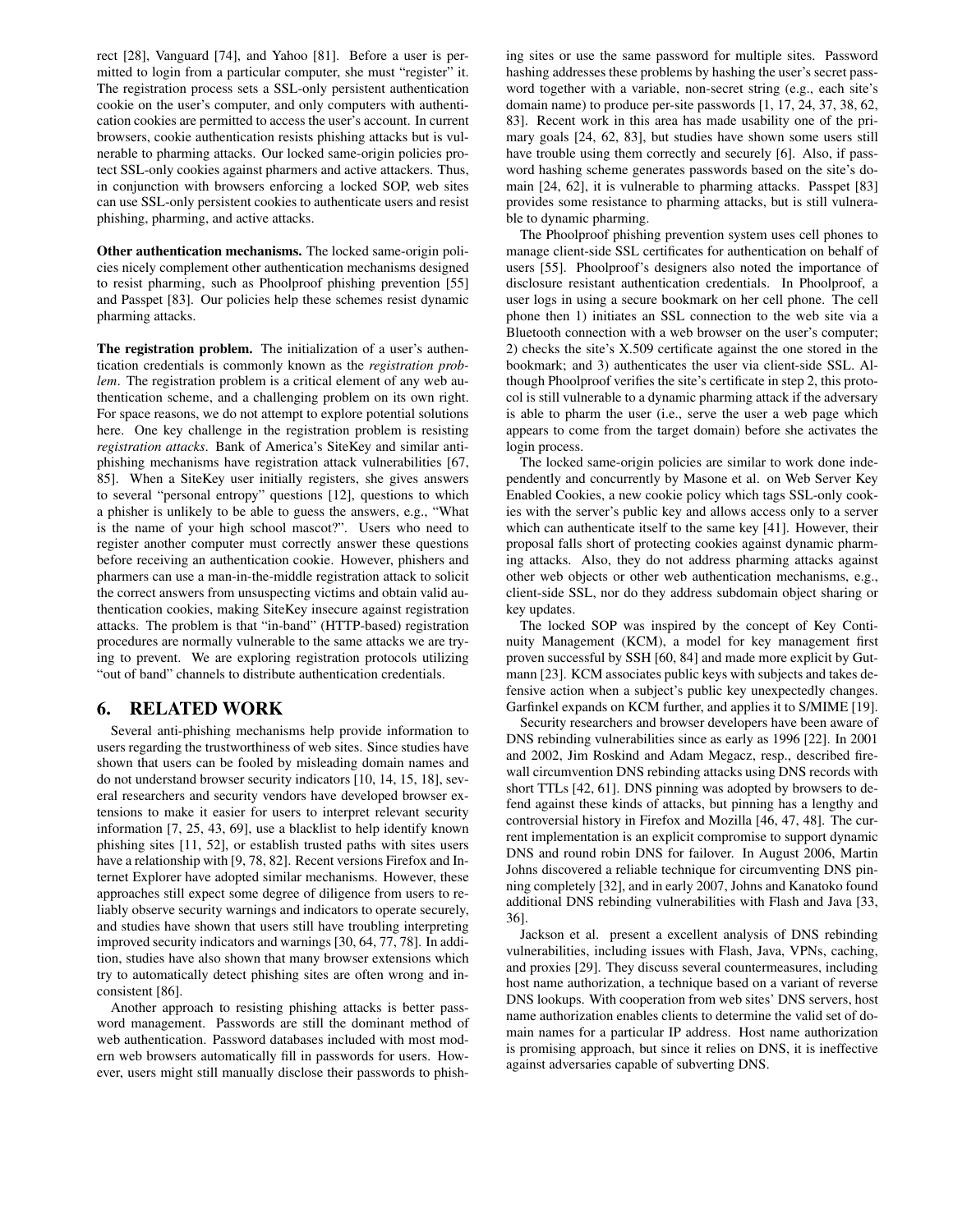# 7. CONCLUSION

We demonstrated how adversaries can use dynamic pharming attacks to hijack users' authenticated web sessions, irrespective of the authentication mechanism. Dynamic pharming enables an adversary to eavesdrop on sensitive content, forge transactions, sniff secondary passwords, etc. To address dynamic pharming attacks, we introduced two locked same-origin policies, which regulate crossobject access control using servers' X.509 certificates and public keys, rather than domain names. We evaluated the security and deployability of our approaches and showed how browsers can deploy these policies today to substantially increase their resistance to pharming attacks and provide both a solid and necessary foundation for developing pharming resistant authentication.

# 8. ACKNOWLEDGEMENTS

This work was supported in part by National Science Foundation award number CCF-0424422 (The TRUST Center). We thank Dan Boneh and Adam Barth for helpful suggestions with policy files. We thank Ben Adida, Naveen Sastry, Ka-Ping Yee, and Zulfikar Ramzan for providing useful comments on previous drafts.

# 9. REFERENCES

- [1] Martin Abadi, T. Mark A. Lomas, and Roger Needham. Strengthening passwords. Technical Report 1997-033, SRC, September 1997.
- [2] P. Akritidis, W.Y. Chin, V.T. Lam, S. Sidiroglou, and K.G. Anagnostakis. Proximity Breeds Danger: Emerging Threats in Metro-area Wireless Networks. In *Proceedings of the*  $16^{th}$ USENIX Security Symposium, pages 323–338, August 2007.
- [3] Anti-phishing working group. http://www.antiphishing.org/.
- [4] Bank of America Sitekey: Online banking security. http: //www.bankofamerica/privacy/sitekey/.
- [5] Stephen Bell. Invalid banking cert spooks only one user in 300. ComputerWorld New Zealand, http://www.computerworld.co.nz/news.nsf/ NL/-FCC8B6B48B24CDF2CC257002001%8FF73, May 2005.
- [6] Sonia Chiasson, P.C. van Oorschot, and Robert Biddle. A usability study and critique of two password managers. In Proceedings of the 15th USENIX Security Symposium, pages 1–16, August 2006.
- [7] Tyler Close. Petname tool. http://petname.mozdev.org/.
- [8] Tyler Close. Waterken YURL. http://www.waterken.com/dev/YURL/httpsy/.
- [9] Rachna Dhamija and J. D. Tygar. The Battle Against Phishing: Dynamic Security Skins. In Proceedings of the Symposium on Usable Privacy and Security (SOUPS), pages 77–88, July 2005.
- [10] Rachna Dhamija, J. D. Tygar, and Marti Hearst. Why phishing works. In Proceedings of the SIGCHI Conference on Human Factors in Computing Systems, pages 581–590, 2006.
- [11] Earthlink Toolbar Featuring ScamBlocker for Windows Users. http://www.earthlink.net/software/ free/toolbar/.
- [12] Carl Ellison, Chris Hall, Randy Milbert, and Bruce Schneier. Protecting secret keys with personal entropy. Future Generation Computer Systems, 16(4):311–318, 2000.
- [13] Alan O. Freier, Philip Karlton, and Paul C. Kocher. The SSL Protocol Version 3.0. http://wp.netscape.com/eng/ssl3/, 1996.
- [14] Batya Friedman, David Hurley, Daniel C. Howe, Edward Felten, and Helen Nissenbaum. Users' conceptions of web security: A comparative study. In Proceedings of the Conference on Human Factors in Computing Systems – CHI '02 extended abstracts, pages 746–747, 2002.
- [15] Batya Friedman, David Hurley, Daniel C. Howe, Helen Nissenbaum, and Edward Felten. Users' conceptions of risks and harms on the web: A comparative study. In Proceedings of the Conference on Human Factors in Computing Systems – CHI '02 extended abstracts, pages 614–615, 2002.
- [16] Kevin Fu, Emil Sit, Kendra Smith, and Nick Feamster. Dos and Don'ts of client authentication on the web. In 10th USENIX Security Symposium, pages 251–268, August 2001.
- [17] Eran Gabber, Phillip B. Gibbons, Yossi Matias, and Alain J. Mayer. How to make personalized web browsing simple, secure, and anonymous. In Proceedings of Financial Cryptography (FC '97), pages 17–32, 1997.
- [18] Evgeniy Gabrilovich and Alex Gontmakher. The homograph attack. Communications of ACM, 45(2):128, February 2002.
- [19] Simson Garfinkel. Design Principles and Patterns for Computer Systems That Are Simultaneously Secure and Usable. PhD thesis, Massachusetts Institute of Technology, 2005.
- [20] David Goldsmith. How a 'Catch-22' Turns into a 'Shame on You'. http: //isc.sans.org/diary.html?storyid=1230, March 2006.
- [21] Anti-Phishing Working Group. Ebay Update Your Account MITM attack. http: //www.antiphishing.org/phishing\_archive/ 05-03-05\_Ebay/05-03-05\_Eba%y.html.
- [22] Princeton Secure Internet Programming Group. DNS attack scenario. http://www.cs.princeton.edu/sip/ news/dns-scenario.html, February 1996.
- [23] Peter Gutmann. Why isn't the Internet secure yet, dammit. In AusCERT Asia Pacific Information Technology Security Conference 2004, May 2004.
- [24] J. Alex Halderman, Brent Waters, and Edward W. Felten. A convenient method for securely managing passwords. In Proceedings of the 14th International World Wide Web Conference, May 2005.
- [25] Amir Herzberg and Ahmad Gbara. Security and Identification Indicators for Browsers against Spoofing and Phishing Attacks. Cryptology ePrint Archive, Report 2004/155, 2004.
- [26] Russell Housley, Warwick Ford, Tim Polk, and David Solo. Internet X.509 public key infrastructure certificate and Certificate Revocation List (CRL) profile. http://tools.ietf.org/html/rfc3280, 2002.
- [27] Yao-Wen Huang, Fang Yu, Christian Hang, Chung-Hung Tsai, D. T. Lee, and Sy-Yen Kuo. Securing web application code by static analysis and runtime protection. In Proceedings of 13th international conference on World Wide Web (WWW'06), pages 40–52, 2006.
- [28] ING direct privacy center. https: //home.ingdirect.com/privacy/privacy\_ security.asp?s=newsecurityfe%ature.
- [29] Collin Jackson, Adam Barth, Andrew Bortz, Weidong Shao,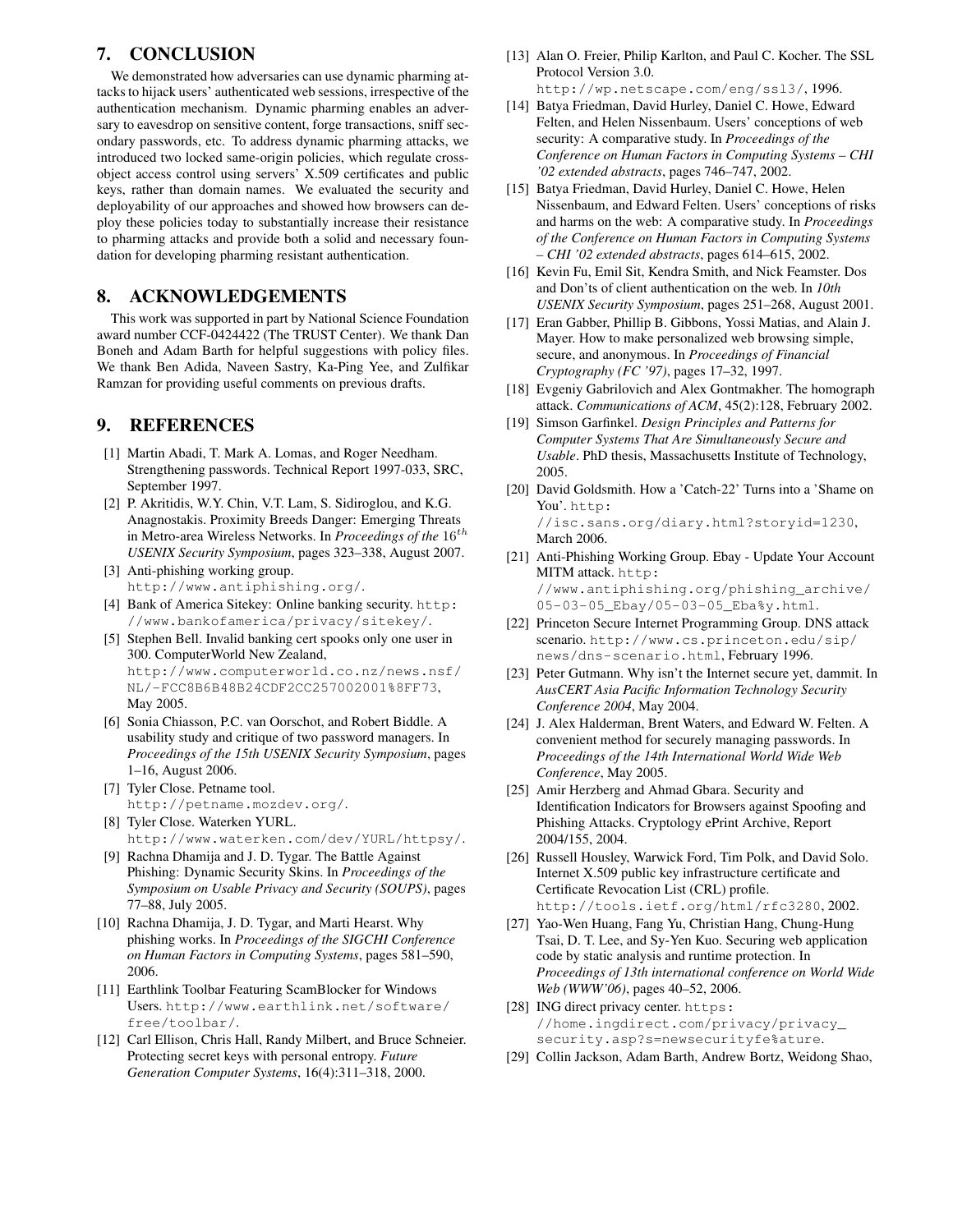and Dan Boneh. Protecting Browsers from DNS Rebinding Attacks. In 14th ACM Conference on Computer and Communications Security (CCS '07), November 2007.

- [30] Collin Jackson, Daniel R. Simon, Desney S. Tan, and Adam Barth. An Evaluation of Extended Validation and Picture-in-Picture Phishing Attacks. In Proceedings of Usable Security (USEC'07), February 2007.
- [31] Martin Johns. On XSRF and Why You Should Care. Talk at the PacSec 2006 conference, http://www.informatik.uni-hamburg.de/ SVS/personnel/martin/psj06johns-e.%pdf, November 2006.
- [32] Martin Johns. (Somewhat) breaking the same-origin policy by undermining DNS pinning. http: //shampoo.antville.org/stories/1451301/, August 2006.
- [33] Martin Johns. Using Java in anti DNS-pinning attacks. http: //shampoo.antville.org/stories/1566124/,

February 2007. [34] Martin Johns and Justus Winter. RequestRodeo: Client Side Protection against Session Riding. In Proceedings of the

- OWASP Europe 2006 Conference, refereed papers track, Report CW448, pages 5 – 17. Departement Computerwetenschappen, Katholieke Universiteit Leuven, May 2006.
- [35] Nenad Jovanovic, Engin Kirda, and Christopher Kruegel. Preventing cross site request forgery attacks. In Proceedings of the Second IEEE Conference on Security and Privacy in Communications Networks (SecureComm), August 2006.
- [36] Kanatoko. Anti-DNS Pinning ( DNS Rebinding ) + Socket in FLASH. http: //www.jumperz.net/index.php?i=2&a=3&b=3, January 2007.
- [37] Alan H. Karp. Site-specific passwords. Technical Report HPL-2002-39R1, HP Labs, 2002.
- [38] John Kelsey, Bruce Schneier, Chris Hall, and David Wagner. Secure applications of low-entropy keys. Lecture Notes in Computer Science, 1396:121–134, 1998.
- [39] V. Benjamin Livshits and Monica S. Lam. Finding security vulnerabilities in Java applications using static analysis. In Proceedings of the 14th USENIX Security Symposium, pages 271–286, August 2005.
- [40] Uriel Maimon. Universal Man-in-the-Middle Phishing Kit why is this even news? http: //www.rsa.com/blog/entry.asp?id=1160.
- [41] Chris Masone, Kwang-Hyun Baek, and Sean Smith. WSKE: Web Server Key Enabled Cookies. In Proceedings of Usable Security (USEC), February 2007.
- [42] Adam Megacz. XWT Foundation Advisory: Firewall circumvention possible with all browsers. http: //www.megacz.com/research/papers/sop.txt, July 2002.
- [43] Microsoft. Better Website Identification and Extended Validation Certificates in IE7 and Other Browsers. http://blogs.msdn.com/ie/archive/2005/ 11/21/495507.aspx.
- [44] Microsoft. Mitigating cross-site scripting with HTTP-only cookies.

http://msdn.microsoft.com/workshop/ author/dhtml/httponly\_cookies.asp.

- [45] Microsoft. Microsoft security bulletin MS01-017: Erroneous VeriSign-issued digital certificates pose spoofing hazard. http://www.microsoft.com/technet/ security/Bulletin/MS01-017.mspx, March 2001.
- [46] Mozilla Bugzilla bug 149943 Princeton-like exploit may be possible. https://bugzilla.mozilla.org/show\_ bug.cgi?id=149943.
- [47] Mozilla Bugzilla bug 162871 DNS: problems with new DNS cache ("pinning" forever). https://bugzilla. mozilla.org/show\_bug.cgi?id=162871.
- [48] Mozilla Bugzilla bug 205726 nsDnsService rewrite. https://bugzilla.mozilla.org/show\_bug. cgi?id=205726.
- [49] Mozilla Bugzilla bug 245609 Mozilla not getting certificate issuer from Authority Information Access CA Issuers, June 2004.
- [50] mozilla.dev.security. VeriSign Class 3 Secure Server CA? http://groups.google.com/group/mozilla. dev.security/browse\_thread/threa%d/ 6830a8566de24547/0be9dea1c274d0c5, March 2007.
- [51] mozilla.org. The same-origin policy. http://www.mozilla.org/projects/ security/components/same-origin.html.
- [52] Netcraft anti-phishing toolbar. http://toolbar.netcraft.com/.
- [53] Gunter Ollmann. The pharming guide. http://www.ngssoftware.com/papers/ ThePharmingGuide.pdf.
- [54] Stefano Di Paola and Giorgio Fedon. Subverting Ajax. In 23rd Chaos Communication Congress, December 2006.
- [55] Bryan Parno, Cynthia Kuo, and Adrian Perrig. Phoolproof phishing prevention. In Proceedings of Financial Cryptography (FC'06), February 2006.
- [56] Washington Post. Citibank Phish Spoofs 2-Factor Authentication. http://blog.washingtonpost. com/securityfix/2006/07/citibank\_phish\_ spoof%s\_2factor\_1.html.
- [57] Washington Post. Not Your Average Phishing Scam. http://blog.washingtonpost.com/ securityfix/2007/01/not\_your\_average\_ ama%zon\_phishi.html.
- [58] PTFB Pro. http://www.ptfbpro.com/.
- [59] Venugopalan Ramasubramanian and Emin Gun Sirer. Perils of transitive trust in the Domain Name System. In Proceedings of the Internet Measurement Conference (IMC), October 2005.
- [60] Nicholas Rosasco and David Larochelle. How and why more secure technologies succeed in legacy markets: Lessons from the success of SSH. In Proceedings of the Second Annual Workshop on Economics and Information Security, May 2003.
- [61] Jim Roskind. Attacks against the netscape browser. Invited talk, RSA conference, April 2001.
- [62] Blake Ross, Collin Jackson, Nicholas Miyake, Dan Boneh, and John C. Mitchell. Stronger password authentication using browser extensions. In Proceedings of the 14th USENIX Security Symposium, pages 17–32, August 2005.
- [63] Stefan Santesson and Russell Housley. Internet X.509 Public Key Infrastructure Authority Information Access Certificate Revocation List (CRL) Extension.